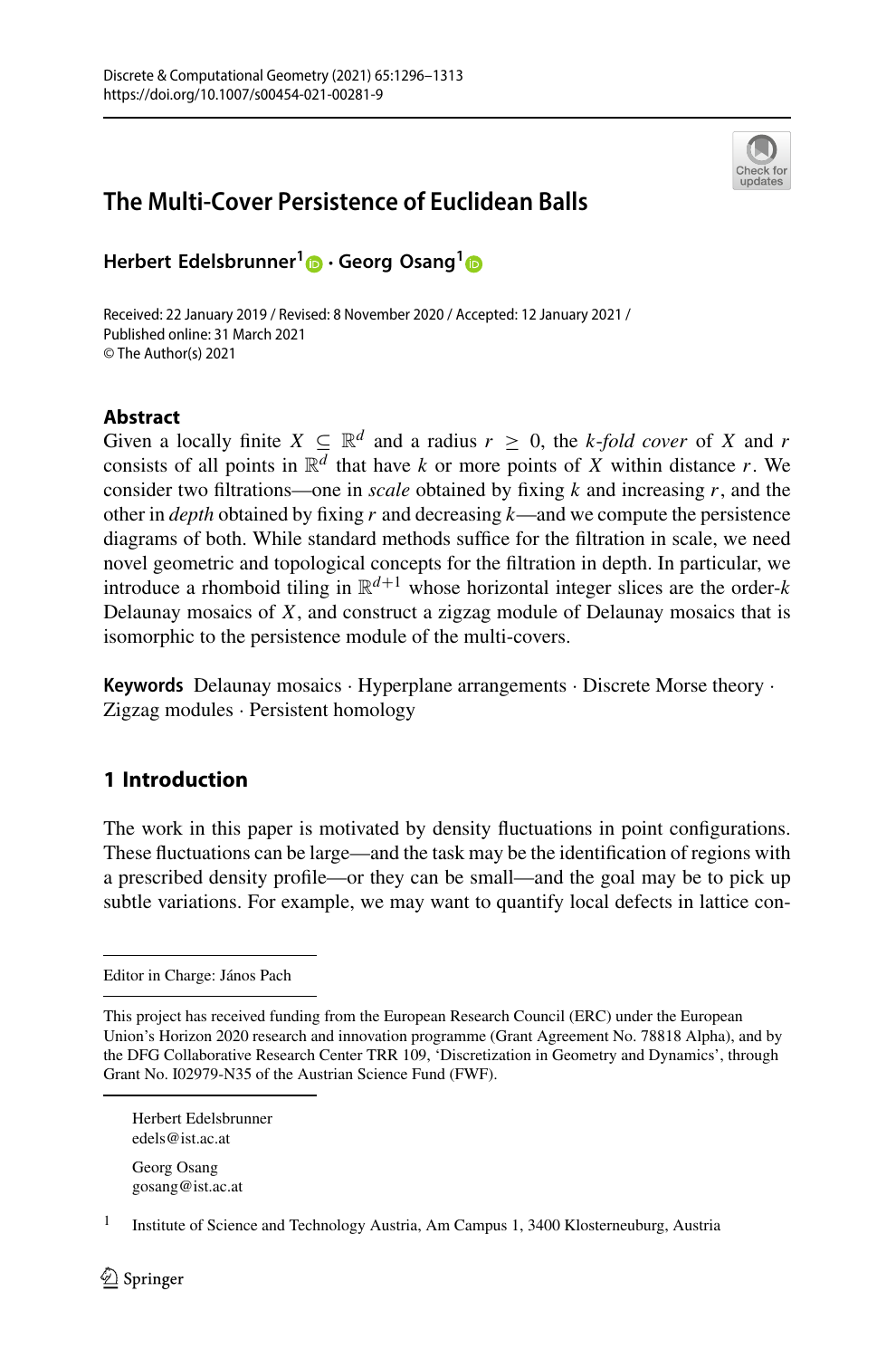figurations or describe long-range differences between similar configurations, such as the *face-centered cubic* (FCC) lattice and the *hexagonal close-packed* (HCP) configuration in  $\mathbb{R}^3$ . While both give densest sphere packings in  $\mathbb{R}^3$ , physical particle systems prefer to settle in the FCC configuration. The reason for this preference is not well understood. Our quantification of the long-range effects of density differences discriminates between the two configurations and this way sheds light on this phenomenon.

Using standard methods from computational geometry and topology, we describe mathematical and computational tools to quantify density fluctuations. Our work is closely related to the *distance to a measure* introduced in [\[6\]](#page-16-0). As demonstrated in a follow-up paper [\[14\]](#page-17-0), this distance can be approximated using the *order*-*k Voronoi tessellation* of the configuration, a concept introduced in the early days of computational geometry [\[20\]](#page-17-1), but see also [\[11](#page-17-2)[,16](#page-17-3)]. Order-*k* Voronoi tessellations are also at the core of our work:

1. Given a locally finite set  $X \subseteq \mathbb{R}^d$ , we introduce a rhomboid tiling in  $\mathbb{R}^{d+1}$  whose horizontal slices at integer depths are the geometric duals of the order-*k* Voronoi tessellations.

We call these duals the *order-k Delaunay mosaics* of *X*. The tiling clarifies the structure of individual mosaics and the relationship between them. Restricting the order-*k* Voronoi tessellation to the *k*-*fold cover* of the balls with radius  $r \geq 0$  centered at the points in *X*, we get a subcomplex of the order-*k* Delaunay mosaic; see [\[15\]](#page-17-4) for the introduction of this concept for statistical purposes in two dimensions. Our second result makes use of the family of such subcomplexes obtained by varying the scale:

2. Fixing *k* and varying *r*, we compute the persistence diagram of the density fluctuations from the filtration of order-*k* Delaunay mosaics of *X*.

The ingredients for our second result are standard, but to get the actual results, we needed an implementation of the order-*k* Delaunay mosaic algorithm, which we developed based on the rhomboid tiling. In contrast to  $[2,19]$  $[2,19]$  $[2,19]$ , this gives a simple implementation, which we will describe elsewhere. Using this software in  $\mathbb{R}^3$ , we find that the FCC and HCP configurations have the same persistence diagram for  $k = 1, 2, 3$  but different persistence diagrams for  $k = 4, 5$ . Our third result is an algorithm for the persistence of the multi-covers obtained by varying the depth:

3. Fixing *r* and varying *k*, we compute the persistence diagram of the filtration of multi-covers from the rhomboid tiling of *X*.

Several innovative adaptations of the standard approach to persistence are needed to get our third result. The main challenge is the combinatorial difference of the Delaunay mosaics from one value of  $k$  to the next. Here we use the rhomboid tiling to establish a zigzag module whose persistence diagram is the same as that of the filtration of multi-covers. We get the persistence diagram using the algorithm in [\[4](#page-16-2)[,5\]](#page-16-3). Our work is also related to the study of multi-covers based on Čech complexes in  $[21]$  $[21]$ . While the relation between the different Čech complexes is simpler than that between the Delaunay mosaics, their explosive growth for increasing radius leads to algorithms with prohibitively long running time.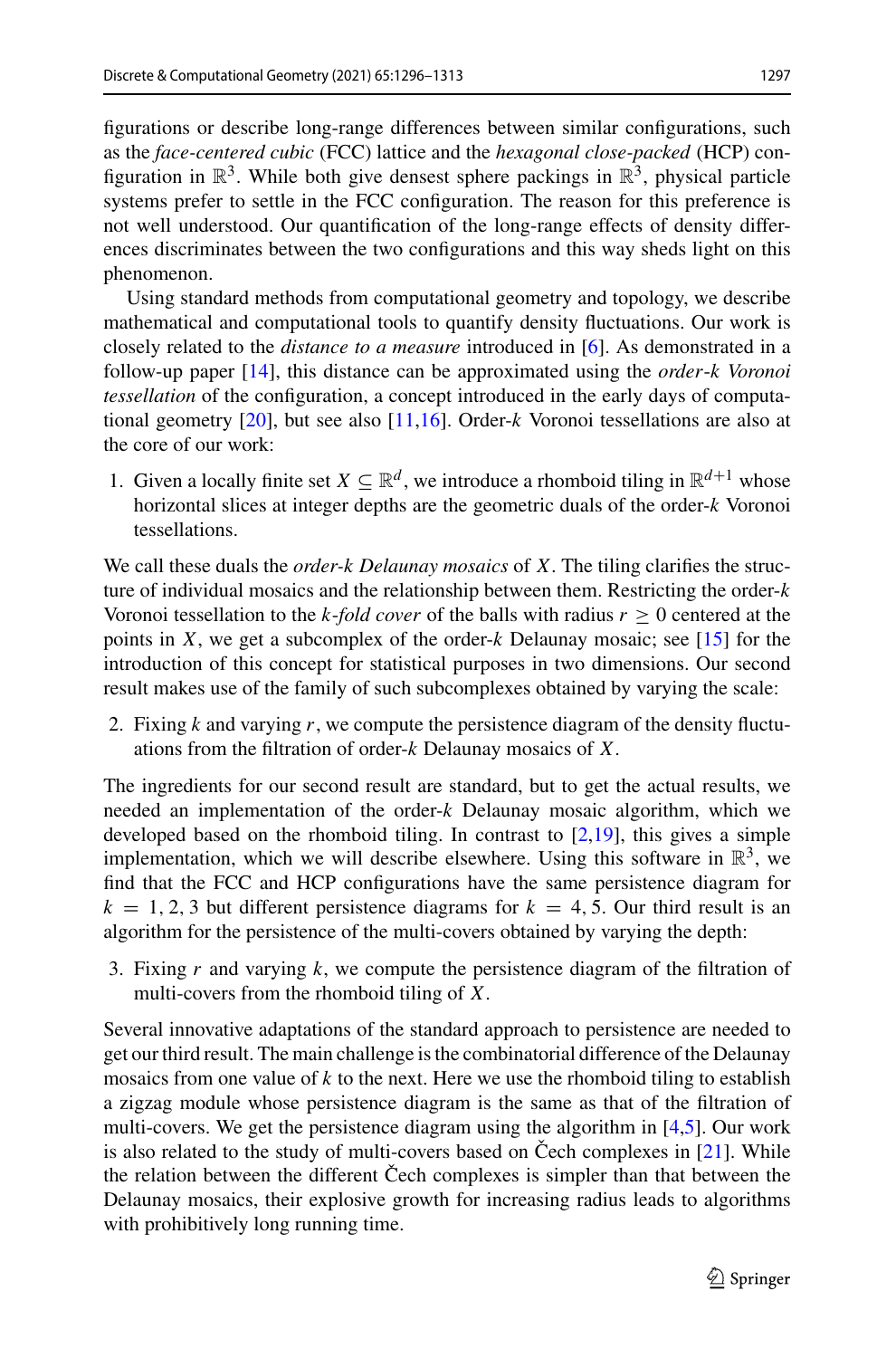*Outline* Section [2](#page-2-0) describes the rhomboid tiling in  $\mathbb{R}^{d+1}$  that encodes the Delaunay mosaics of all orders of a locally finite set in  $\mathbb{R}^d$ . Section [3](#page-5-0) relates the *k*-fold covers with the order-*k* Delaunay mosaics and introduces radius functions on the rhomboid tiling and the mosaics. Section [4](#page-10-0) introduces slices of a tiling at half-integer depths and explains how they are used to compute the persistence diagram in depth. Section [5](#page-15-0) concludes the paper.

# <span id="page-2-0"></span>**2 Rhomboid Tiling**

Given a locally finite set in  $\mathbb{R}^d$ , we are interested in the collection of Delaunay mosaics of all orders. Assuming the set is in general position, there exists a rhomboid tiling in  $\mathbb{R}^{d+1}$  such that the Delaunay mosaics are horizontal slices of the tiling. This section introduces the tiling and proves the relation to the Delaunay mosaics.

*Rhomboid tiling* Let  $X \subseteq \mathbb{R}^d$  be locally finite and in general position. Every  $(d-1)$ dimensional sphere, *S*, in R*<sup>d</sup>* partitions *X* into the points *inside*, *on*, and *outside S*. We call this the *ordered three-partition* of X defined by S, and denote it as  $X =$ In *S* ∪ On *S* ∪ Out *S*. By the assumption of general position, we have  $|On S| ≤ d + 1$ , but there are no a priori upper bounds on the sizes of the other two sets.

We map each ordered three-partition defined by a  $(d - 1)$ -sphere, *S*, to a parallelepiped in  $\mathbb{R}^{d+1}$ , which we call the *rhomboid* of *S*, denoted rho *S*. To define it, we write  $y_x = (x, -1) \in \mathbb{R}^{d+1}$ , for every  $x \in X$ , and  $y_Q = \sum_{x \in Q} y_x$  for every  $Q \subseteq X$ . The  $(d + 1)$ -st coordinate of *y*<sub>Q</sub> is therefore  $-|Q|$ , and we call  $|Q|$  the *depth* of the point. With this notation, rho *S* = conv {*y*<sub>*O*</sub> | In *S*  $\subseteq$  *Q*  $\subseteq$  In *S* ∪ On *S*}. Equivalently, rho *S* is the rhomboid spanned by the vectors  $y_x$ , with  $x \in On S$ , and translated along *y*In *<sup>S</sup>*. Its dimension is the number of spanning vectors, |On *S*|. Observe that every face of rho *S* is again the rhomboid defined by a sphere. To see this, we note that for every ordered partition of the points on *S* into three sets, On  $S = O_{in} \cup O_{on} \cup O_{out}$ , there is a sphere *S'* with In  $S' = \text{In } S \cup O_{\text{in}}$ , On  $S' = O_{\text{on}}$ , and Out  $S' = \text{Out } S \cup O_{\text{out}}$ . There are 3|On *<sup>S</sup>*<sup>|</sup> such ordered partitions, and each corresponds to a face of rho *S*.

<span id="page-2-1"></span>By definition, the *rhomboid tiling* of *X*, denoted Rho *X*, is the collection of all rhomboids defined by spheres; see Fig. [1.](#page-3-0) As suggested by the figure, the ordered three-partition  $(\emptyset, \emptyset, X)$  is mapped to the origin of  $\mathbb{R}^{d+1}$ . We claim the following properties.

**Theorem 2.1** (rhomboid tiling) *Let*  $X \subseteq \mathbb{R}^d$  *be locally finite and in general position. Then*

- (i) Rho *X* is dual to an arrangement of hyperplanes in  $\mathbb{R}^{d+1}$ ;
- (ii) Rho *X* is the projection of the boundary of a zonotope in  $\mathbb{R}^{d+2}$ ;
- (iii) *the horizontal slice of* Rho *X at depth k is the order-k Delaunay mosaic of X.*

Note that claim (ii) in Theorem [2.1](#page-2-1) implies that the rhomboid tiling is a geometric realization of the dual of the arrangement in  $\mathbb{R}^{d+1}$ , that is: its rhomboids intersect in common faces but not otherwise. The remainder of this section proves the three claims. To keep the proofs self-contained, we will define hyperplane arrangements and order-*k*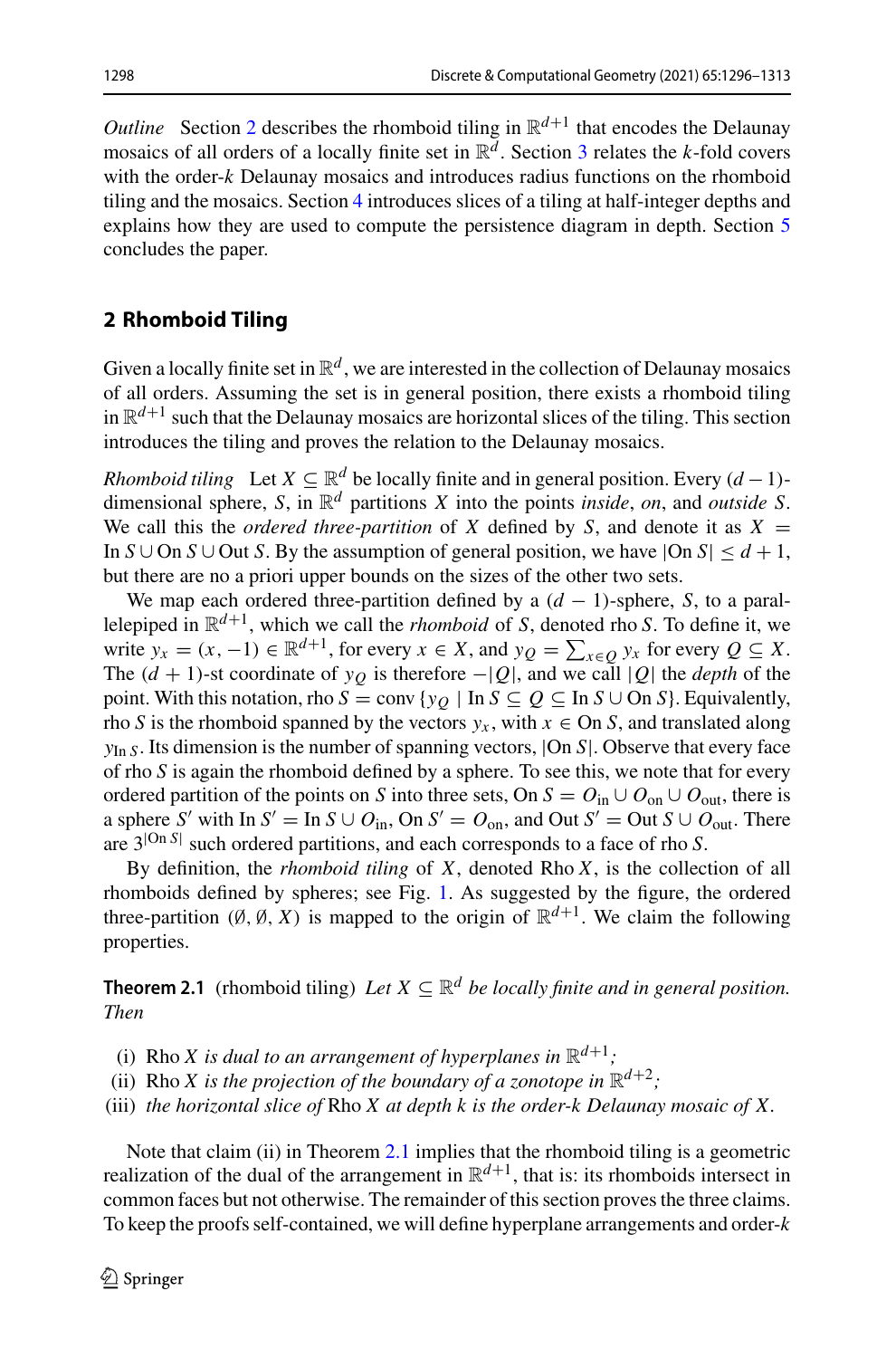

<span id="page-3-0"></span>**Fig. 1** The rhomboid tiling of five points on the real line. For example, the upper left 2-dimensional rhomboid defined by  $(\emptyset, \{A, B\}, \{C, D, E\})$  is the convex hull of the points  $y_{\emptyset}, y_A, y_B$ , and  $y_{\{A, B\}}$ . The horizontal line at depth *k* intersects the tiling in a geometric realization of the order-*k* Delaunay mosaic of the five points

Delaunay mosaics before we use them. We refer to [\[7\]](#page-16-4) for additional information on their relation to point configurations.

*Proof of (i): hyperplane arrangement* For each point  $x \in X$ , write  $f_x : \mathbb{R}^d \to \mathbb{R}$  for the affine map defined by  $f_x(p) = \langle p, x \rangle - ||x||^2/2 = (||p||^2 - ||p - x||^2)/2$ . The graph of  $f_x$  is a hyperplane in  $\mathbb{R}^{d+1}$  that is tangent to the paraboloid consisting of the points  $(p, z) \in \mathbb{R}^d \times \mathbb{R}$  that satisfy  $z = ||p||^2/2$ . The collection of such hyperplanes decomposes  $\mathbb{R}^{d+1}$  into convex cells, which we call the *hyperplane arrangement* of X, denoted Arr *X*; see Fig. [2.](#page-4-0) The *cells*in the arrangement are intersections of hyperplanes and closed half-spaces. More formally, for each cell there is an ordered three-partition *X* = *X*<sub>in</sub> ∪ *X*<sub>on</sub> ∪ *X*<sub>out</sub> such that the cell consists of all points (*p*, *z*) ∈  $\mathbb{R}^d$  ×  $\mathbb{R}$  that satisfy

$$
z \le f_x(p) \quad \text{if} \quad x \in X_{\text{in}}, \tag{1}
$$

$$
z = f_x(p) \quad \text{if} \quad x \in X_{\text{on}}, \tag{2}
$$

$$
z \ge f_x(p) \quad \text{if} \quad x \in X_{\text{out}}.\tag{3}
$$

Since X is assumed to be in general position, the dimension of the cell is  $i = d +$  $1 - |X_{on}|$ . Turning the non-strict into strict inequalities, we get the interiors of the cells, which partition  $\mathbb{R}^{d+1}$ . We refer to the *i*-dimensional cells as *i*-*cells* and to the  $(d + 1)$ -cells as *chambers*.

Importantly, there is a bijection between the cells of Arr *X* and the rhomboids in Rho *X*. To see this, map a point (*p*,*z*) in the interior of a cell to the sphere *S* with center *p* and squared radius  $r^2 = \max\{0, ||p||^2 - 2z\}$ . Using the definition of  $f_x$ , we observe that In  $S = X_{\text{in}}$ , On  $S = X_{\text{on}}$ , and Out  $S = X_{\text{out}}$ . We can reverse the map, and while this will not reach the points with  $||p||^2 - 2z < 0$ , these points all belong to the chamber of the ordered three-partition  $(\emptyset, \emptyset, X)$ . This establishes the bijection between the cells and the rhomboids. This bijection reverses dimensions and preserves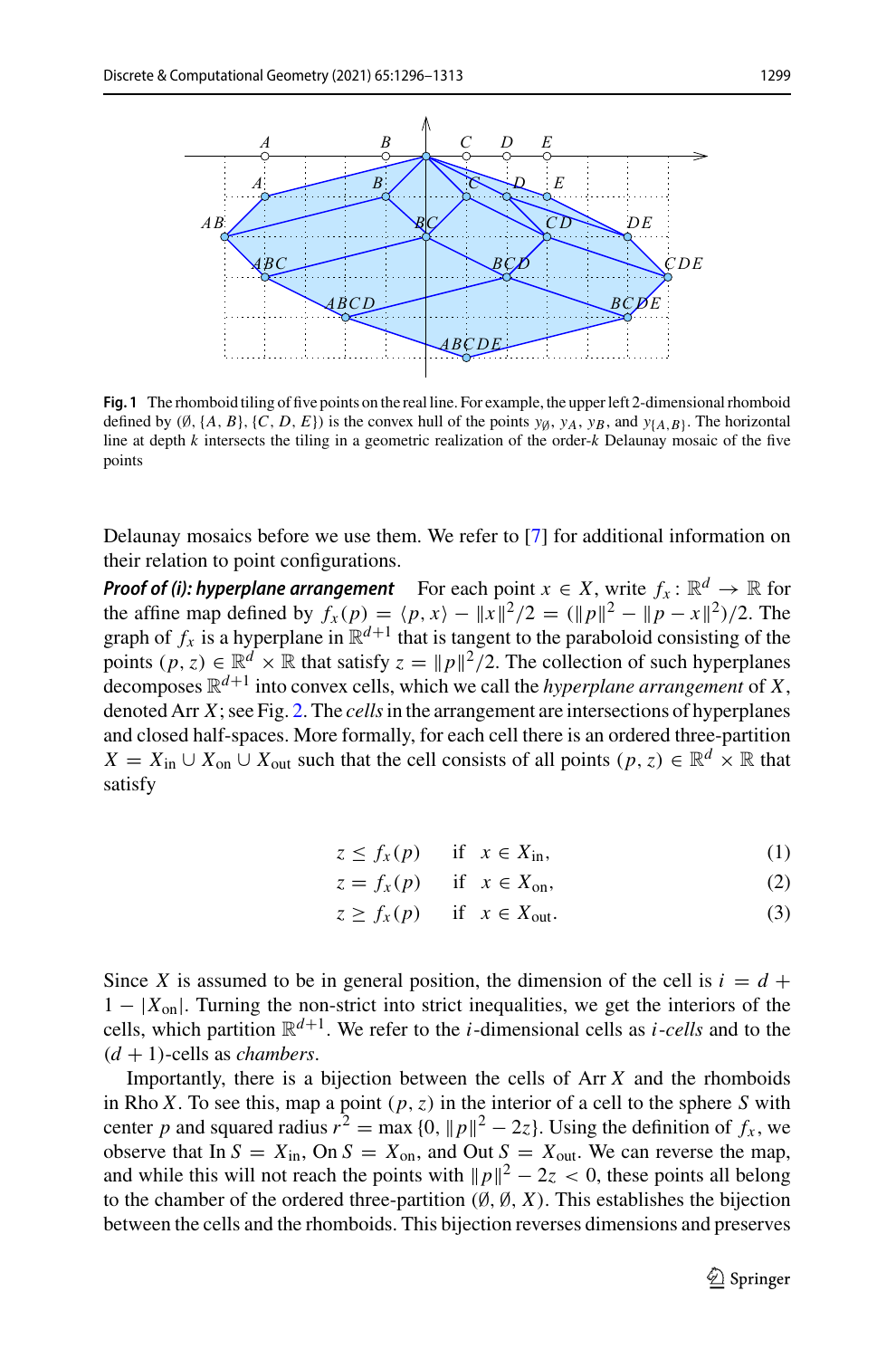

<span id="page-4-0"></span>**Fig. 2** A portion of the arrangement formed by the lines (hyperplanes) that are the graphs of the  $f_x$ , with *x* ∈ *X*. These lines are tangent to the paraboloid and normal to the vectors  $y_x = (x, -1)$ . The topmost chamber contains the paraboloid

incidences, which justifies that we call it a *duality* between the rhomboid tiling and the hyperplane arrangement. This completes the proof of (i) in Theorem [2.1.](#page-2-1)  $\Box$ 

*Proof of (ii)* We recall that a *zonotope* is a special convex polyhedron, namely one obtained by taking the Minkowski sum of finitely many line segments. The zonotope of interest is constructed from the line segments that connect the origin to the points  $v_x = (x, -1, ||x||^2/2) \in \mathbb{R}^{d+2}$ , with  $x \in X$ . Note that these line segments project to the vectors  $y_x = (x, -1)$  used to build the rhomboid tiling. By construction,  $y_x$  is normal to the graph of  $f_x$ , which is the zero set of  $F_x : \mathbb{R}^{d+1} \to \mathbb{R}$  defined by  $F_x(q) = \langle q, y_x \rangle - ||x||^2/2$ ; see Fig. [2.](#page-4-0) Adding a  $(d+2)$ -nd coordinate, w, we introduce  $G_x: \mathbb{R}^{d+2} \to \mathbb{R}$  defined by  $G_x(q, w) = \langle q, y_x \rangle + w \|x\|^2/2$ . Its zero-set is normal to  $v_x$ , the restriction of  $G_x^{-1}(0)$  to  $w = -1$  is the zero-set of  $F_x$ , and  $G_x(0) = 0$ . In other words, if we identify  $\mathbb{R}^{d+1}$  with the hyperplane  $w = -1$  in  $\mathbb{R}^{d+2}$ , then the zero-sets of the  $G_x$  intersect  $\mathbb{R}^{d+1}$  in Arr *X* and they all pass through the origin in  $\mathbb{R}^{d+2}$ .

By construction, the thus defined zonotope is dual to the arrangement of hyperplanes  $G_x^{-1}(0)$  for  $x \in X$ . Therefore, the antipodal face pairs of the zonotope correspond dually to the cells of Arr *X*, provided we interpret the arrangement projectively, which means we combine antipodal pairs of unbounded cells; see also [\[7,](#page-16-4) Sect. 1.7]. We get a more direct dual correspondence by projecting the lower part of the boundary of the zonotope to  $\mathbb{R}^{d+1}$ . By choice of the line segments, the vertices on this side project vertically to the vertices of Rho *X*, and since both are dual to Arr *X*, we conclude that Rho *X* is the projection of this side of the zonotope. This completes the proof of (ii).  $\Box$ 

*Proof of (iii): Delaunay mosaics* We begin with some definitions. The *Voronoi domain* of  $Q \subseteq X$  is dom  $Q = \{p \in \mathbb{R}^d \mid ||p - x|| \le ||p - y|| \text{ for all } x \in Q, y \in X \setminus Q\}.$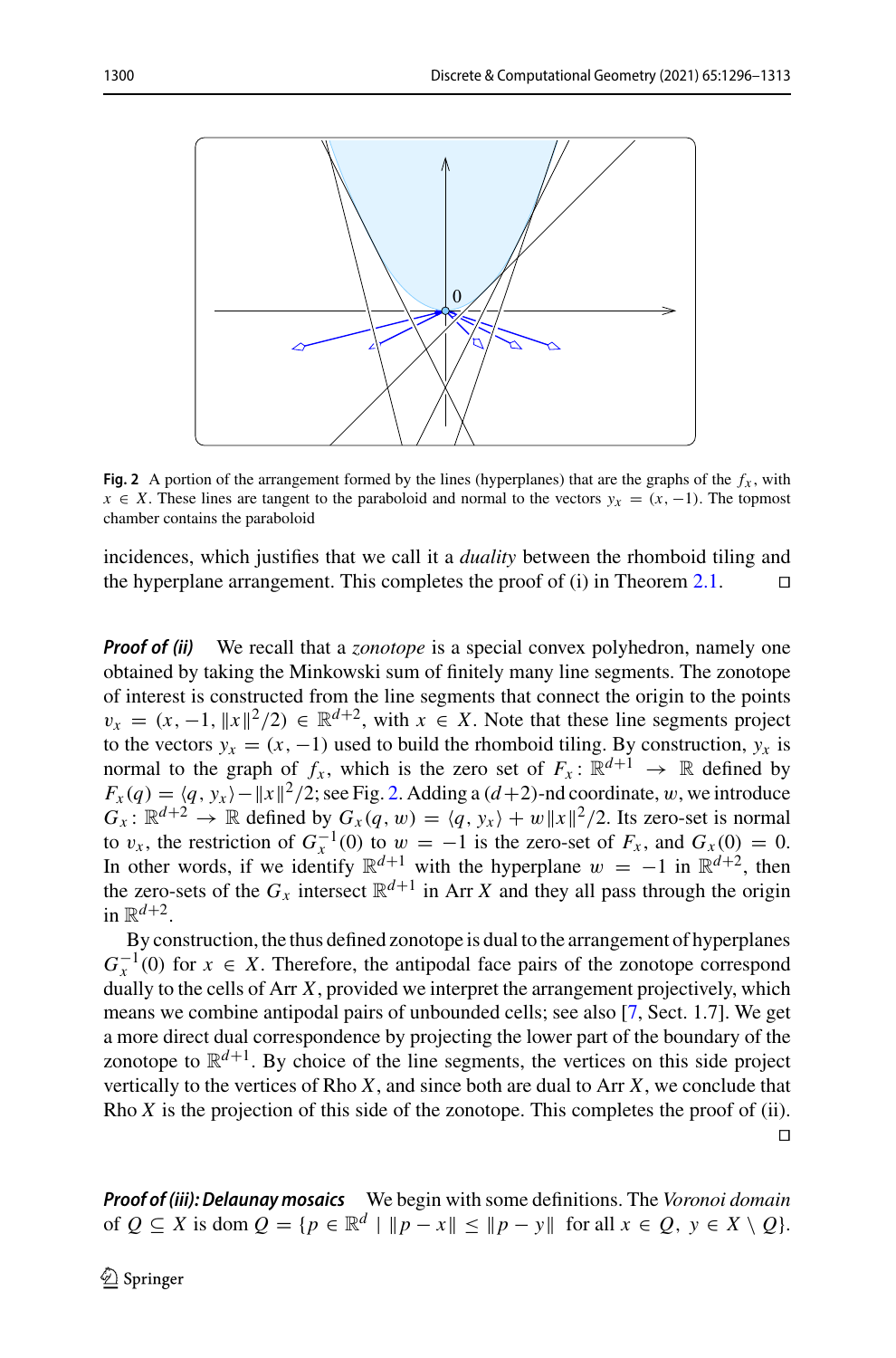

<span id="page-5-1"></span>**Fig. 3** The convex hulls of the barycenters of the (*j* − 1)-faces of the tetrahedron. From *outside in*: the tetrahedron for  $j = 1$ , the octahedron for  $j = 2$ , and another tetrahedron for  $j = 3$ 

Its *order* is |*Q*|. For each Voronoi domain, there is a chamber in Arr *X* that projects vertically to the domain. Indeed, the chamber is defined by the ordered three-partition *X* =  $X_{in}$  ∪  $X_{on}$  ∪  $X_{out}$  with  $X_{in}$  =  $Q$ ,  $X_{on}$  =  $\emptyset$ , and  $X_{out}$  =  $X \setminus Q$ . For each positive integer *k*, the *order-k Voronoi tessellation* is  $\text{Vor}_k X = \{\text{dom } Q \mid |Q| = k\}.$ We can construct it by projecting all chambers whose ordered three-partitions satisfy  $|X_{in}| = k$  and  $|X_{on}| = 0$ ; see [\[7](#page-16-4), Chap. 13] or [\[10](#page-16-5)]. These chambers correspond to the vertices of the rhomboid tiling at depth *k*. Since Rho *X* is dual to Arr *X*, we get the dual of the Voronoi tessellation by taking the slice  $z = -k$  of Rho *X*. However, the dual of the order-*k* Voronoi tessellation is precisely the order-*k* Delaunay mosaic [\[1](#page-16-6)]. This completes the proof of (iii).  $\Box$ 

We see that the cells of  $\text{Del}_k X$  are special slices of the rhomboids. Combinatorially, they are equivalent to slices of the unit cube that are orthogonal to the main diagonal and pass through non-empty subsets of the vertices. For the  $(d + 1)$ -cube, there are  $d + 2$  such slices, which we index from 0 to  $d + 1$ . The *j*-th slice passes through  $\binom{d+1}{j}$  vertices, so we have a vertex for  $j = 0, d + 1$  and a *d*-simplex for  $j = 1, d$ . To describe these slices in general, let  $U_{d+1}$  be the  $d+1$  unit coordinate vectors. The *j*-th slice is the convex hull of the points  $\sum_{u \in Q} u$  with  $Q \in {U_{d+1} \choose j}$ , in which the empty sum is  $(0, 0) \in \mathbb{R}^d \times \mathbb{R}$ , by convention. To get an intuition, it might be easier to divide the sums by *j*, in which case the *j*-th slice is the convex hull of the barycenters of the  $(j - 1)$ -faces of the standard *d*-simplex; see Fig. [3.](#page-5-1)

#### <span id="page-5-0"></span>**3 Multi-Covers**

In this section, we exploit the rhomboid tiling to shed light on the filtration of multicovers we get by varying the radius. The main new insight is that the discrete function on the Delaunay mosaic that encodes this filtration is a relaxation of a standard discrete Morse function. We begin with a formal introduction of the multi-covers.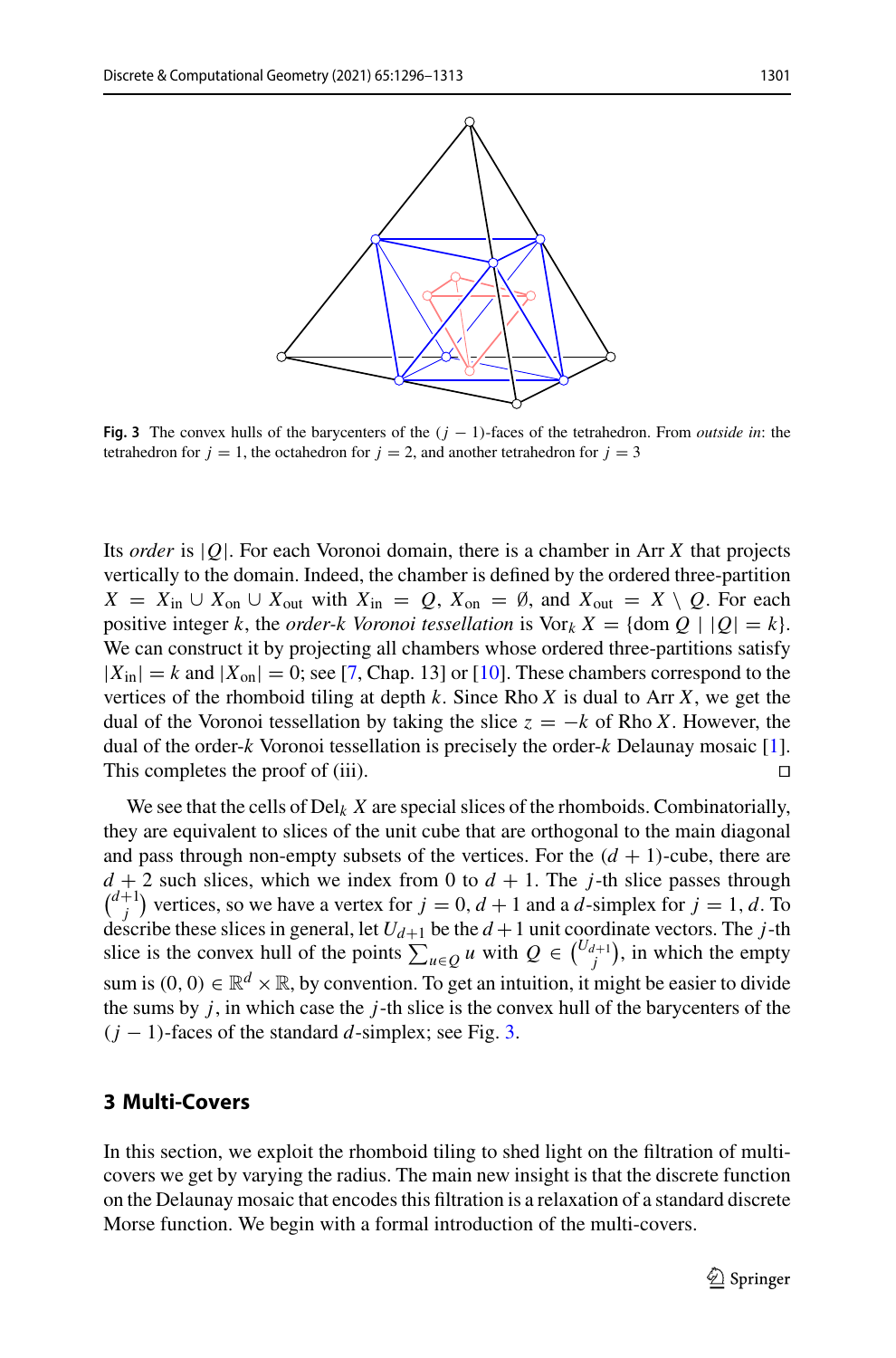*k*-*fold cover* Let  $X \subseteq \mathbb{R}^d$  be locally finite. Given a radius  $r \geq 0$ , the *k*-*fold cover* of *X* and *r* consists of all points  $p \in \mathbb{R}^d$  for which there are *k* or more points  $x \in X$  with  $||x - p||$  ≤ *r*, or in other words, the points  $p \in \mathbb{R}^d$  that are covered by at least *k* of the balls of radius *r* around the points  $x \in X$ . Denoting this set by Cover $_k(X, r)$ , we have

<span id="page-6-1"></span>
$$
Coverk(X, r) \subseteq Coverk(X, s),
$$
\n(4)

$$
Coverk(X, r) \subseteq Coverl(X, r),
$$
\n(5)

whenever  $r \leq s$  and  $\ell \leq k$ . We are interested in computing the persistent homology of the multi-covers, both in the direction of increasing radius and in the direction of decreasing order. To do so, we represent the covers by complexes, namely by subcomplexes of the Delaunay mosaics. Varying the radius, we get a nested sequence of subcomplexes of the order-*k* Delaunay mosaic, and the persistent homology can be computed with standard methods; see e.g. [\[8,](#page-16-7) Chap. VII]. Varying the order, on the other hand, we get subcomplexes of different Delaunay mosaics, and we need a novel algorithm to compute persistent homology.

Before we discuss this algorithm in Sect. [4,](#page-10-0) we note that the order-*k* Voronoi tessellation decomposes the *k*-fold cover into convex sets. To see this, let  $|Q| = k$  and define dom  $(Q, r)$  = dom  $Q \cap \text{Cover}_k(Q, r)$ , which is an intersection of convex sets and therefore convex. We write  $\text{Vor}_k(X, r)$  for the collection of domains dom  $(Q, r)$ with  $|Q| = k$ , and since dom  $(Q, r) =$  dom  $Q \cap \text{Cover}_k(X, r)$ , we refer to this as the *Voronoi decomposition* of  $Cover_k(X, r)$ . Since dom  $(Q, r) \subseteq$  dom  $Q$ , the dual of this decomposition is a subcomplex of the order-*k* Delaunay mosaic, which we denote  $Del_k(X, r) \subseteq Del_k(X)$ . See Figs. [4](#page-7-0) and [6](#page-8-0) for example. Modulo a technicality caused by the mosaic not necessarily being simplicial, the Nerve Theorem [\[17\]](#page-17-7) implies that the cover and the mosaic have the same homotopy type. We shall state and prove this fact more formally now.

<span id="page-6-0"></span>**Lemma 3.1** (Almost Nerve) Let  $X \subseteq \mathbb{R}^d$  be locally finite and in general position. *For every integer*  $k \geq 1$  *and real*  $r \geq 0$ ,  $\text{Del}_k(X,r)$  *and*  $\text{Cover}_k(X,r)$  *have the same homotopy type.*

*Proof* Recall that the sets dom  $(Q, r)$  with  $|Q| = k$  form a convex cover of Cover<sub>k</sub> $(X, r)$ . The *nerve* of this collection consists of all sub-collections with nonempty common intersections. By the classic Nerve Theorem [\[17](#page-17-7)], this nerve has the same homotopy type as  $\text{Cover}_k(X, r)$ , but this does not complete the proof because  $Del<sub>k</sub>(X, r)$  is not always isomorphic to the nerve of the dom  $(Q, r)$ . In particular, if an *i*-dimensional Voronoi polyhedron belongs to  $m+1 \ge d+1-i$  domains, then it maps to an *m*-simplex in the nerve and to an  $(d - i)$ -cell in the Delaunay mosaic. To make up for the difference, we establish a continuous surjection from the *m*-simplex to the  $(d - i)$ -cell that extends to a continuous surjection from the nerve to  $Del<sub>k</sub>(X, r)$ . To describe this surjection, we note that the vertices of the nerve are the dom  $(Q, r)$ , while the vertices of  $\text{Del}_k(X, r)$  are the points  $x_Q = \sum_{x \in Q} x$ . We map each dom  $(Q, r)$  to  $x_Q$  and extend this map linearly to the simplices in the nerve. The resulting map is continuous by construction. To see that it is surjective, we observe that every cell in  $\text{Del}_k(X, r)$  corresponds to a simplex whose vertices map to all vertices of the cell.  $\Box$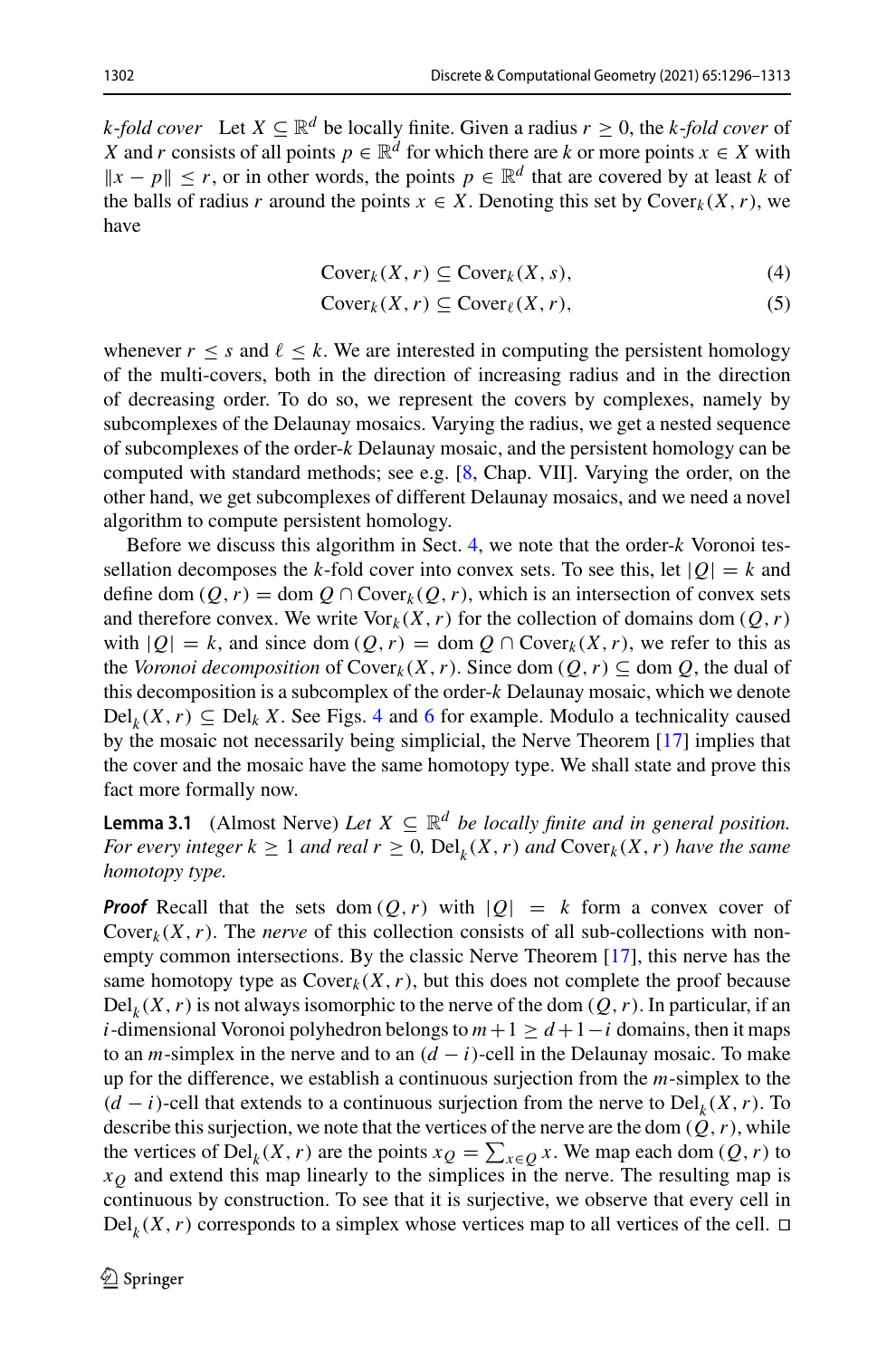

<span id="page-7-0"></span>**Fig. 4** Six points in the plane and a pink ball of radius *r* centered at each. The black order-2 Voronoi tessellation decomposes the twofold cover into convex pieces. The corresponding subcomplex of the dual order-2 Delaunay mosaic is superimposed in blue



<span id="page-7-1"></span>**Fig. 5** The same point set *X* with balls of radius *r*, and the threefold cover highlighted in darker pink. In black, the degree-3 Voronoi tessellation, which is the superposition of the order-2 and order-3 Voronoi tessellations. It decomposes the threefold cover into convex pieces. In blue, the dual of this decomposition,  $D_{2,5} := \text{Del}_{2,5}(X,r)$ . The additional green cells are part of  $E_{2,5} \supseteq D_{2,5}$ 

*The radius function on the rhomboid tiling* To shed additional light on the subcomplexes of the Delaunay mosaics, we introduce a discrete function on the collection of rhomboids discussed in Sect. [2.](#page-2-0) Calling it the *radius function*,  $\mathcal{R}$ : Rho  $X \to \mathbb{R}$ , we define it by remembering that each *j*-dimensional rhomboid,  $\rho \in \text{Rho } X$ , corresponds to a  $(d + 1 - j)$ -dimensional cell,  $\rho^* \in \text{Arr } X$ . Decomposing a point of the cell into its first *d* coordinates and its  $(d + 1)$ -st coordinate, we write  $q = (p, z) \in \mathbb{R}^d \times \mathbb{R}$ , and we define  $r(q) = ||p||^2 - 2z$ . With this notation, we define the radius function by mapping  $\rho$  to the minimum value of any point in its dual cell:

$$
\mathscr{R}(\rho) = \min_{q \in \rho^*} r(q).
$$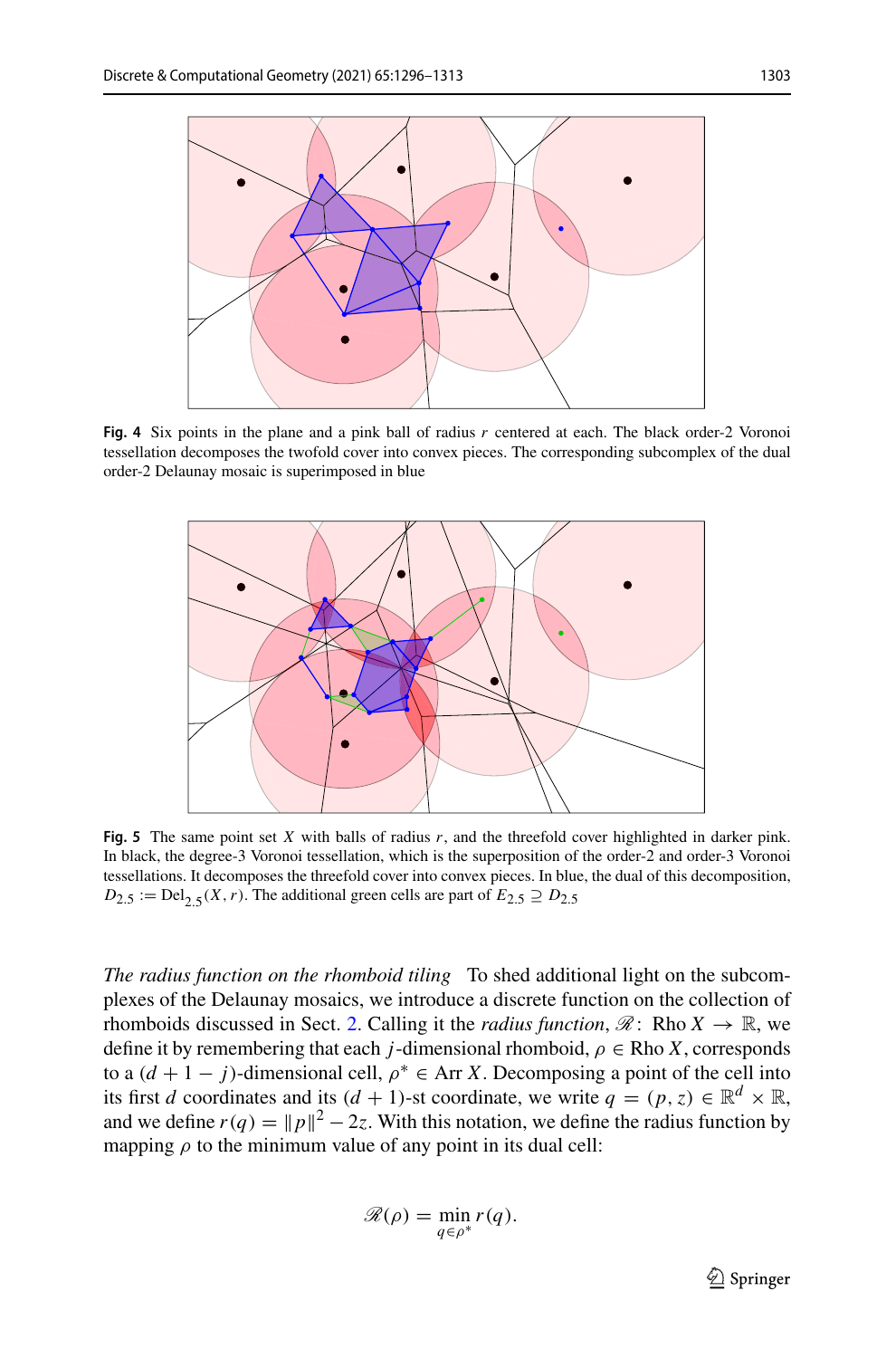

<span id="page-8-0"></span>**Fig. 6** Like Fig. [4,](#page-7-0) but with threefold cover, order-3 Voronoi tessellation and dual  $Del_3(X, r)$ 

By convention, the value of the vertex that corresponds to the ordered three-partition  $X = (\emptyset, \emptyset, X)$  is  $\mathcal{R}(0) = -\infty$ . To obtain a geometric interpretation of this construction, consider the paraboloid defined by the equation  $z = ||p||^2/2$  in  $\mathbb{R}^{d+1}$  and introduce  $\pi_t(p)$ :  $\mathbb{R}^d \to \mathbb{R}$  defined by  $\pi_t(p) = (\|p\|^2 - t)/2$ . The graph of  $\pi_t$  is the original paraboloid dropped vertically down by a distance *t*/2. With this notation,  $\mathcal{R}(\rho)$  is the minimum *t* such that the graph of  $\pi_t$  has a non-empty intersection with  $\rho^*$ .

Clearly,  $\mathscr R$  is *monotonic*, that is:  $\mathscr R(\psi) < \mathscr R(\rho)$  if  $\psi$  is a face of  $\rho$ . Indeed, if  $\psi$  is a face of  $\rho$ , then  $\rho^*$  is a face of  $\psi^*$ , which implies that the paraboloid touches  $\psi^*$  at the same time or before it touches  $\rho^*$  when dropped. It follows that the sublevel sets of the radius function are subcomplexes of the rhomboid tiling. For *X* in general position, the radius function satisfies the stronger requirement of a generalized discrete Morse function; see [\[12](#page-17-8)[,13\]](#page-17-9). To explain what this means, let  $f: \text{Rho } X \to \mathbb{R}$  and for each  $r \in \mathbb{R}$  consider the *Hasse diagram*, defined as the graph whose nodes are the rhomboids in  $f^{-1}(r)$ , with an arc connecting two nodes if one rhomboid is a co-dimension 1 face of the other. The *steps* of *f* are the components of the graphs representing the level sets of *f* . Note that the steps partition Rho *X*. We call *f* a *generalized discrete Morse function* if each step is an *interval*, meaning there are rhomboids  $\psi \subseteq \rho$  such that the step consists of all rhomboids that are faces of  $\rho$  and contain  $\psi$  as a face. It is useful to distinguish between *singular intervals*, when  $\psi = \rho$ , and *non-singular intervals*, when  $\psi$  is a proper face of  $\rho$ . Indeed, consider two contiguous sublevel sets that differ by a level set:  $f^{-1}[-\infty, r] \setminus f^{-1}[-\infty, r) = f^{-1}(r)$ . If this difference is a nonsingular interval, then the two sublevel sets have the same homotopy type, while if the difference is a singular interval, then they have different homotopy types. We prove that the radius function is a generalized discrete Morse function with the additional property that every sublevel set is contractible. This is an interesting fact by itself, and it is useful in constructing the radius function on the rhomboid tiling.

<span id="page-8-1"></span>**Lemma 3.2** (generalized discrete Morse) *Let*  $X \subseteq \mathbb{R}^d$  *be locally finite and in general position. Then*  $\mathcal{R}$ : Rho  $X \to \mathbb{R}$  *is a generalized discrete Morse function. Furthermore, all intervals in the implied partition have a vertex as a lower bound, and there is only one singular interval, which contains the vertex at the origin.*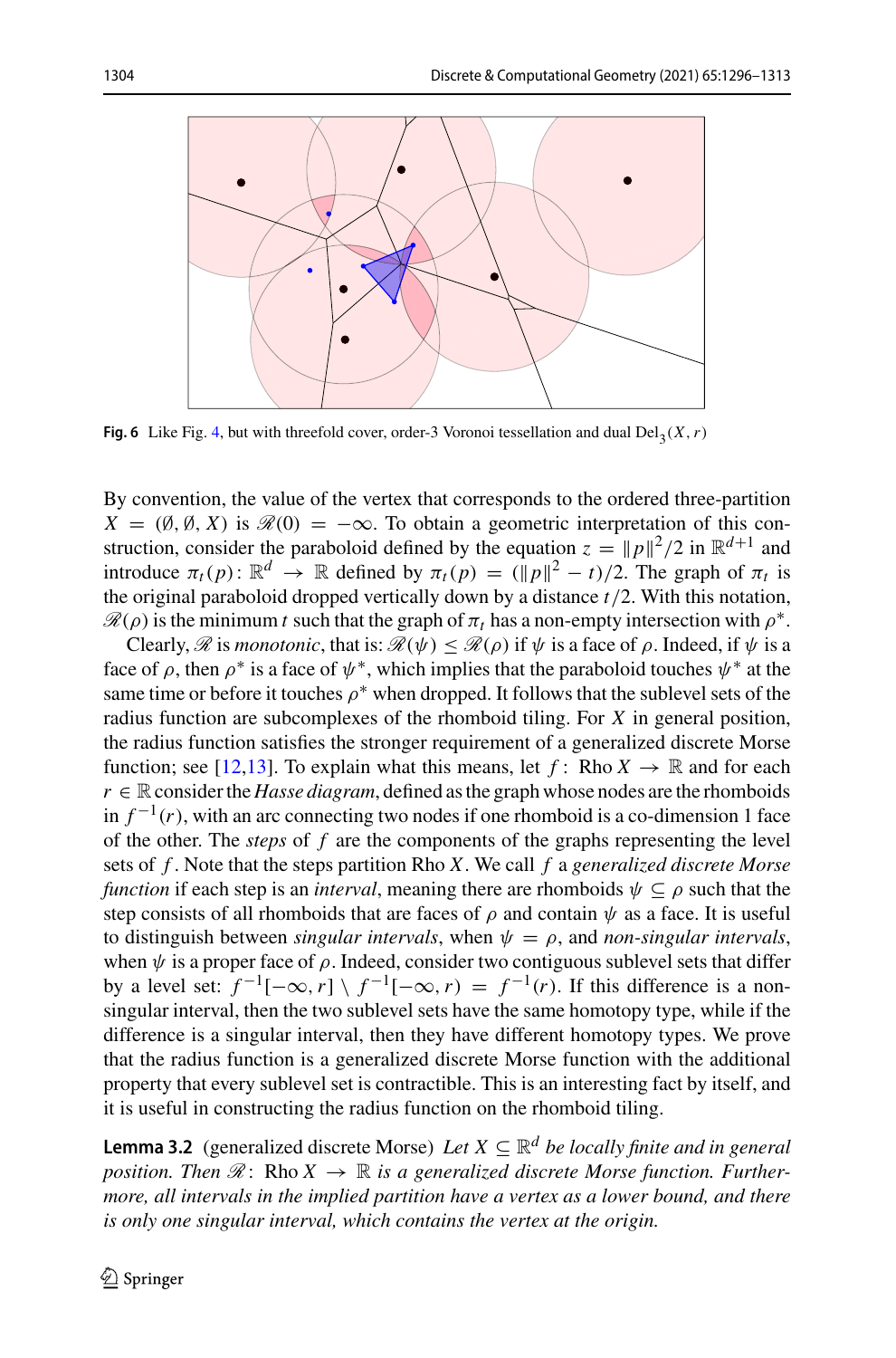*Proof* The vertex at the origin corresponds to the three-partition  $(\emptyset, \emptyset, X)$ , has radius  $\mathcal{R}(0) = -\infty$ , and forms a singular interval. Every other interval is defined by a point  $q \in \mathbb{R}^{d+1}$  at which the dropping paraboloid first touches a cell of the arrangement. There is one such point on every plane that is the common intersection of hyperplanes forming the arrangement. By general position, all these points are different. Let *q* belong to an *i*-plane, which is common to  $j = d + 1 - i$  hyperplanes. It belongs to the interior of an *i*-cell, which is common to  $2^{j}$  chambers. Exactly one of these chambers has not already been touched before the *i*-cell. The paraboloid touches this chamber at the same point  $q$  and, similarly, every cell that is a face of this chamber and contains the *i*-cell as a face. The corresponding rhomboids form an interval of the radius function, with an upper bound of dimension *j* and a lower bound of dimension 0. We have  $1 \leq i \leq d+1$ , which implies that the interval is not singular.

To show that  $\mathcal R$  is a generalized discrete Morse function, we still need to make sure that intervals in the same level set are *separated*, by which we mean that no simplex of one interval is a face of a simplex in the other interval. By the assumption of general position, there is only one level set that contains more than one interval, namely  $\mathcal{R}^{-1}(0)$ . All its intervals are of the form  $[y_x, 0y_x]$ , in which *x* is a point in *X*, the origin  $0 \in \mathbb{R}^{d+1}$  corresponds to the three-partition  $(\emptyset, \emptyset, X)$ , and  $0y_x$  is the edge that connects 0 with  $y_x$ . While these edges all share 0, no two also share the other endpoint. It follows that these intervals are components of the Hasse diagram of the level set, as required.

*The radius function on a Delaunay mosaic* Recall that the order-*k* Delaunay mosaic of *X* is the horizontal slice of the rhomboid tiling at depth *k* . In other words, every cell of  $Del_k X$  is the horizontal slice of a rhomboid. More formally, for every  $\sigma \in Del_k X$  there is a unique lowest-dimensional rhomboid  $\rho \in \text{Rho } X$  such that  $\sigma = \rho \cap P_k$ , in which  $P_k$ is the horizontal *d*-plane defined by  $z = -k$ . For vertices we have dim  $\sigma = \dim \rho = 0$ , and for all higher-dimensional cells we have dim  $\sigma = \dim \rho - 1 \geq 1$ . The *radius function* on the order-*k* Delaunay mosaic,  $\mathcal{R}_k$ : Del<sub>k</sub>  $X \to \mathbb{R}$ , is simply the restriction of  $\mathcal{R}$  to the horizontal slice:  $\mathcal{R}_k(\sigma) = \mathcal{R}(\rho)$ . Importantly, this definition is consistent with the subcomplexes  $\text{Del}_k(X, r) \subseteq \text{Del}_k(X)$  used to represent the *k*-fold cover of X and *r*, but this needs a proof.

<span id="page-9-0"></span>**Lemma 3.3** (Delaunay radius function) *Let*  $X \subseteq \mathbb{R}^d$  *be locally finite and in general position. For every integer*  $k \ge 1$  *and every real r, we have*  $Del_k(X, r) =$  $\mathscr{R}_k^{-1}[-\infty,r]$ .

*Proof* Recall that  $\pi_t$ :  $\mathbb{R}^d \to \mathbb{R}$  is defined by  $\pi_t(p) = (\|p\|^2 - t)/2$ . The graph of  $\pi_t$  is a paraboloid that intersects  $\mathbb{R}^d$  in the sphere with squared radius *t*. More generally, the paraboloid intersects every *d*-plane tangent to the graph of  $\pi_0$  in an ellipsoid whose vertical projection to  $\mathbb{R}^d$  is a sphere with squared radius *t*. Dropping the paraboloid vertically thus translates into growing balls simultaneously and uniformly centered at the points in *X*. By definition,  $\mathcal{R}(\rho)$  is the value  $t_0$  of *t* for which the paraboloid touches the dual cell,  $\rho^* \in \text{Arr } X$ , for the first time. More formally, the set of points  $q \in \rho^*$  that lie on or above the graph of  $\pi_t$  is empty for all  $t < t_0$  and non-empty for all  $t \geq t_0$ .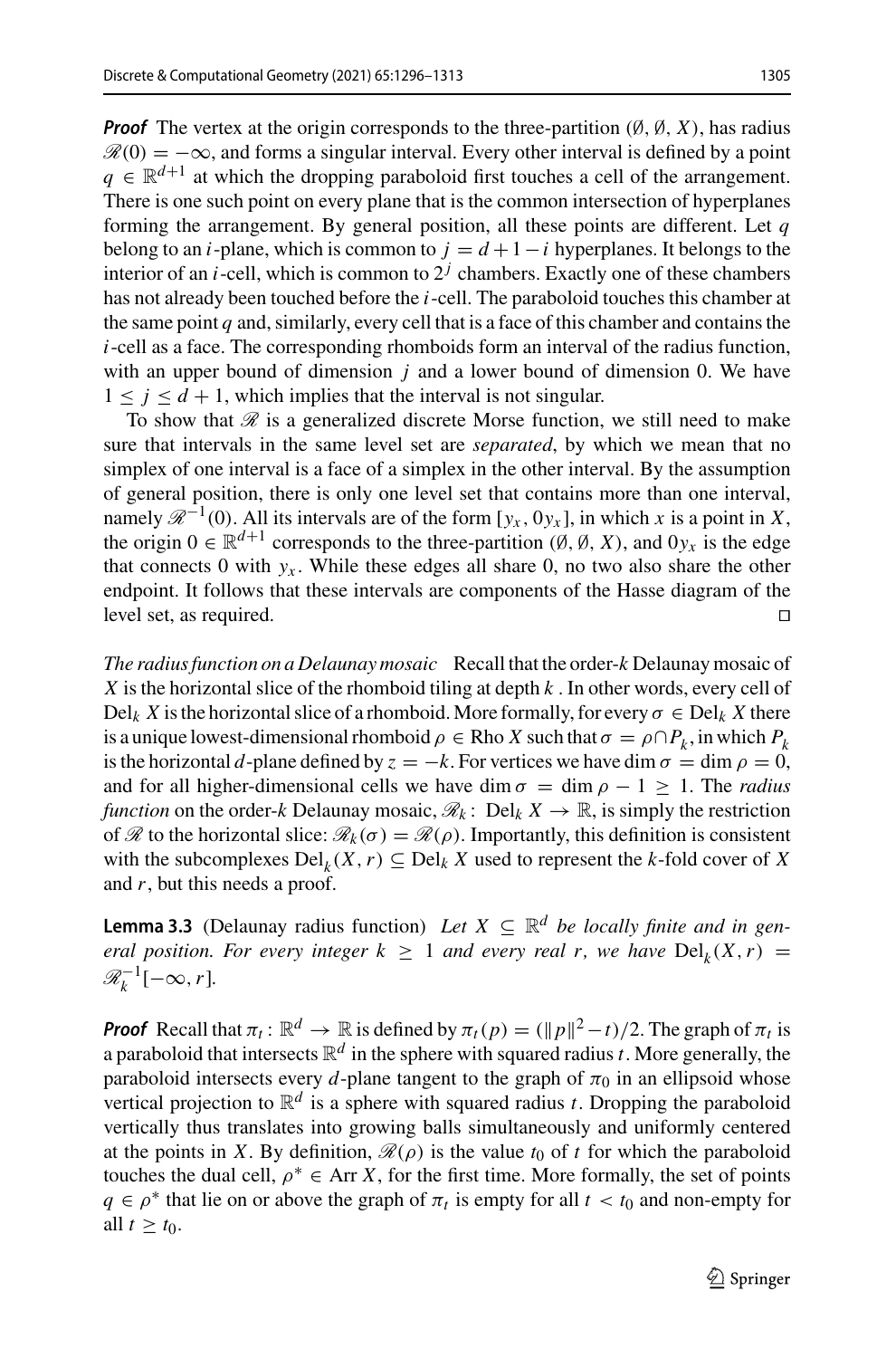Let  $\sigma^*$  be the vertical projection of  $\rho^*$  to  $\mathbb{R}^d$ , and assume it is a polyhedron in some Voronoi tessellation of *X*. It belongs to Vor<sub>k</sub> *X* iff its dual cell,  $\sigma$ , belongs to Del<sub>k</sub> *X* or, equivalently, if  $\mathcal{R}_k(\sigma)$  is defined. Assuming the latter,  $\sigma^* \cap \text{Cover}_k(X, r)$  is empty for all  $r < r_0$  and non-empty for all  $r \ge r_0$ , in which  $r_0^2 = t_0 = \mathcal{R}(\rho) = \mathcal{R}_k(\sigma)$ . By definition,  $\sigma$  belongs to  $\text{Del}_k(X, r)$  iff this intersection is non-empty, which implies  $\text{Del}_k(X, r) = \mathcal{R}_k^{-1}[-\infty, r]$  for all  $r \in \mathbb{R}$ , as required.

These results facilitate the computation of the persistence of the *k*-fold covers for vary-ing radii. Lemma [3.1](#page-6-0) asserts that we can use  $Del_k(X, r)$  as a proxy for Cover $_k(X, r)$ . Lemma [3.3](#page-9-0) provides the recipe for computing the radii of the cells of  $\text{Del}_k X$ , and thus the sublevel set filtration of  $\text{Del}_k X$ , whose persistence module is isomorphic to the persistence of  $\text{Cover}_k(X, r)$  for varying radius *r*. Finally, the persistence diagram is obtained from the filtration via the boundary matrix reduction algorithm [\[8](#page-16-7), Chap. VII].

Assuming  $X \subseteq \mathbb{R}^d$  is locally finite and in general position, the radius function of the order-1 Delaunay mosaic is known to be a generalized discrete Morse function [\[3](#page-16-8)]. This property does not generalize to higher order. For an example consider the triangle in the middle of Fig. [6,](#page-8-0) whose step consists of the triangle and its three edges but not of the three vertices. This step is not an interval. Nevertheless, we can still classify the steps of  $\mathcal{R}_k$  into critical and non-critical types so that each critical step changes the homotopy type of the sublevel set in a predictable manner, and every non-critical step maintains the homotopy type of the sublevel set. The proof of this claim together with an enumeration of the types of steps can be found in [\[9\]](#page-16-9).

# <span id="page-10-0"></span>**4 Persistence in Depth**

In this section, we develop an algorithm that computes the persistence of the nested sequence of multi-covers  $(5)$ . We follow the usual strategy of substituting a complex for each cover, but there are some complications. Specifically, we represent  $\text{Cover}_k(X, r)$ by  $Del_k(X, r)$  and we introduce additional complexes between contiguous Delaunay mosaics to realize the inclusion between the covers.

*Half-integer slices* There are generally no convenient maps connecting  $\text{Del}_k X$  with Del*k*−<sup>1</sup> *X*. To finesse this difficulty, we use the horizontal *half-integer slice* of the rhomboid tiling at depth  $\ell = k - 1/2$ :

$$
\operatorname{Del}_{\ell} X = P_{\ell} \cap \operatorname{Rho} X
$$

for  $k \geq 1$ . Similarly to the Delaunay mosaic, the half-integer slice is a polyhedral and not necessarily simplicial complex in  $\mathbb{R}^d$ ; see the hexahedral regions in Fig. [5.](#page-7-1) Not surprisingly, there is a well-known dual, namely the *degree-k Voronoi tessellation* [\[10](#page-16-5)], which we denote  $\text{Vor}_{\ell} X$ . It refines the order-*k* Voronoi tessellation by decomposing its domains into maximal regions in which every point has the same *k*-th nearest point in *X*. Similarly, the degree- $k$  tessellation refines the order- $(k - 1)$  tessellation, and indeed Vor<sub>l</sub> *X* is the superposition of Vor<sub>k</sub> *X* and Vor<sub>k−1</sub> *X*; see Fig. [5.](#page-7-1) It can be constructed by projecting the *k*-th level in Arr *X* to  $\mathbb{R}^d$ . Without going into further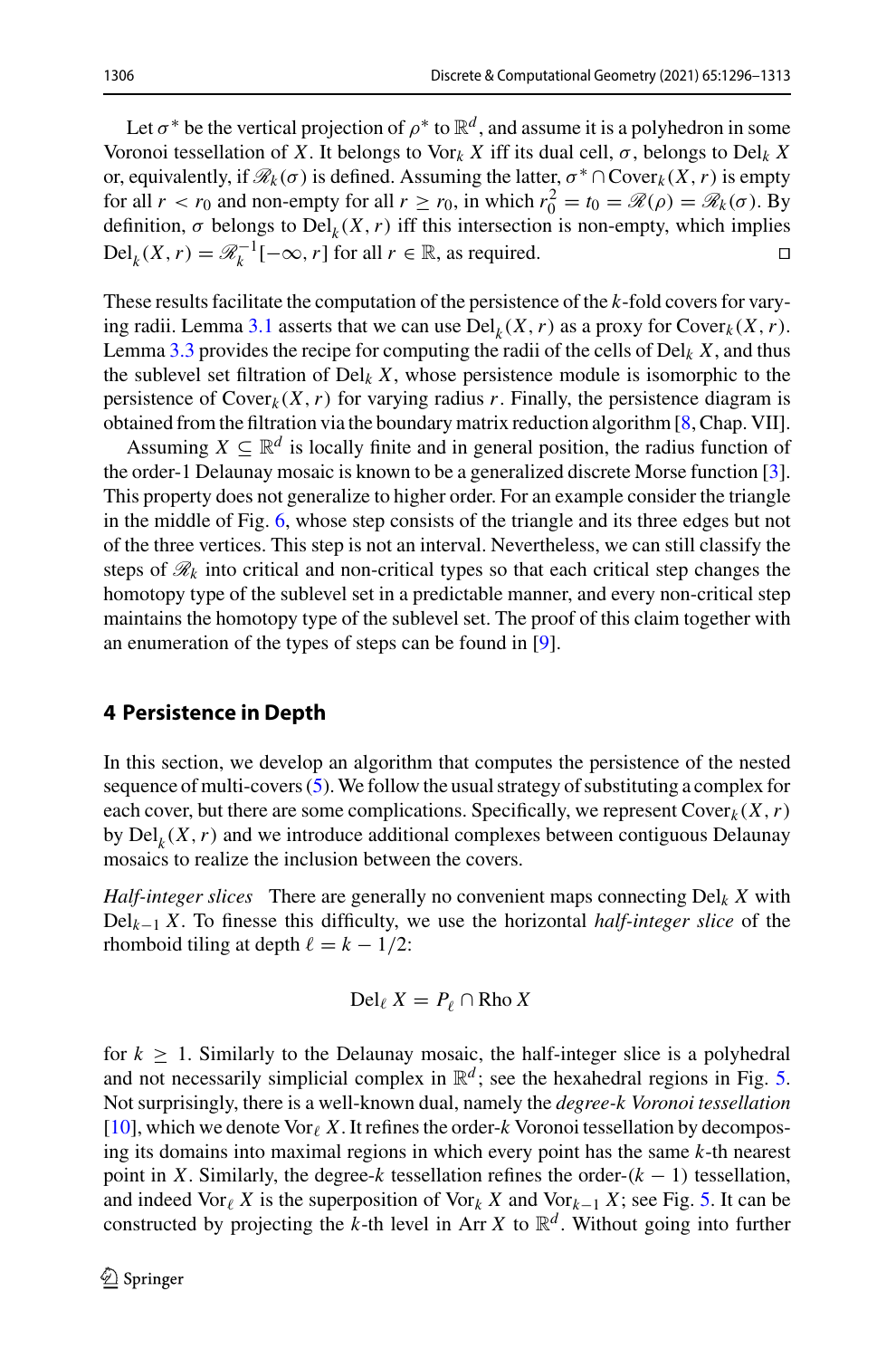

<span id="page-11-0"></span>**Fig. 7** A sublevel set of the 3-dimensional rhomboid tiling of the points in Fig. [4.](#page-7-0) From *top* to *bottom*: *D*2 in dark blue,  $D_2$ <sub>5</sub> in purple, and  $D_3$  in dark red, with slabs connecting adjacent slices

details, we observe that this level contains every cell of the arrangement whose corresponding ordered three-partition,  $X = X_{in} \cup X_{on} \cup X_{out}$ , satisfies  $|X_{in}| \leq k - 1$ and  $|X_{\text{in}}| + |X_{\text{on}}| \geq k$ . We refer to the decomposition of  $\text{Cover}_k(X, r)$  by  $\text{Vor}_{\ell} X$  as  $\text{Vor}_{\ell}(X,r).$ 

Returning to the mosaics, there are natural piecewise linear maps from  $\text{Del}_\ell X$ to  $\text{Del}_k X$  and to  $\text{Del}_{k-1} X$ . Specifically, we get  $\text{Del}_k X \to \text{Del}_k X$  by mapping the vertices dual to the regions decomposing dom  $Q \in \text{Vor}_k X$  to the vertex dual to dom  $Q$ . Symmetrically, we get  $\text{Del}_\ell X \to \text{Del}_{k-1} X$ . However, because such maps lead to complications in the persistence algorithm, we instead use the horizontal slabs of the rhomboid tiling to connect the mosaics via inclusions. To formally define them, write  $P_{\ell}^{k}$  for the points in  $\mathbb{R}^{d+1}$  that lie on or between  $P_{\ell}$  and  $P_{k}$ . We define *slab mosaics* as intersections of such slabs with the rhomboid tiling. Analogously to  $Del_k(X, r)$ , we also define radius-dependent subcomplexes of these slab mosaics, as well as of half-integer mosaics:

$$
\operatorname{Del}_{\ell}^k(X, r) = \{ \rho \cap P_{\ell}^k \mid \rho \in \operatorname{Rho} X, \, \mathcal{R}(\rho) \le r \},
$$
\n
$$
\operatorname{Del}_{\ell}(X, r) = \{ \rho \cap P_{\ell} \mid \rho \in \operatorname{Rho} X, \, \mathcal{R}(\rho) \le r \},
$$
\n
$$
\operatorname{Del}_{k-1}^{\ell}(X, r) = \{ \rho \cap P_{k-1}^{\ell} \mid \rho \in \operatorname{Rho} X, \, \mathcal{R}(\rho) \le r \}.
$$

To simplify the notation, we fix *r* and write  $D_k = \text{Del}_k(X, r)$ ,  $C_k = \text{Cover}_k(X, r)$ , etc. The half-integer Delaunay mosaic includes in both slab mosaics,  $D_k$  includes in the first and  $D_{k-1}$  the second one; see Fig. [7.](#page-11-0)

We note an important difference between the two slabs:  $\text{Vor}_{\ell}(X,r)$  and  $\text{Vor}_{k}(X,r)$ are different convex subdivisions of the same space,  $C_k$ , which implies that  $D_\ell$  and  $D_k$  have the same homotopy type. Indeed, this is also the homotopy type of  $D_{\ell}^k$ , and there are natural deformation retractions to  $D_{\ell}$  and  $D_k$ . In contrast,  $D_{k-1}$  and  $D_{\ell}$  have generally different homotopy types, and there is a deformation retraction from  $D_{k-1}^{\ell}$ to  $D_{k-1}$  but not necessarily to  $D_{\ell}$ ; see again Fig. [7.](#page-11-0) To remedy this deficiency, we introduce mosaics that contain  $D_{\ell}$  and  $D_{k-1}^{\ell}$  as subcomplexes. To construct them,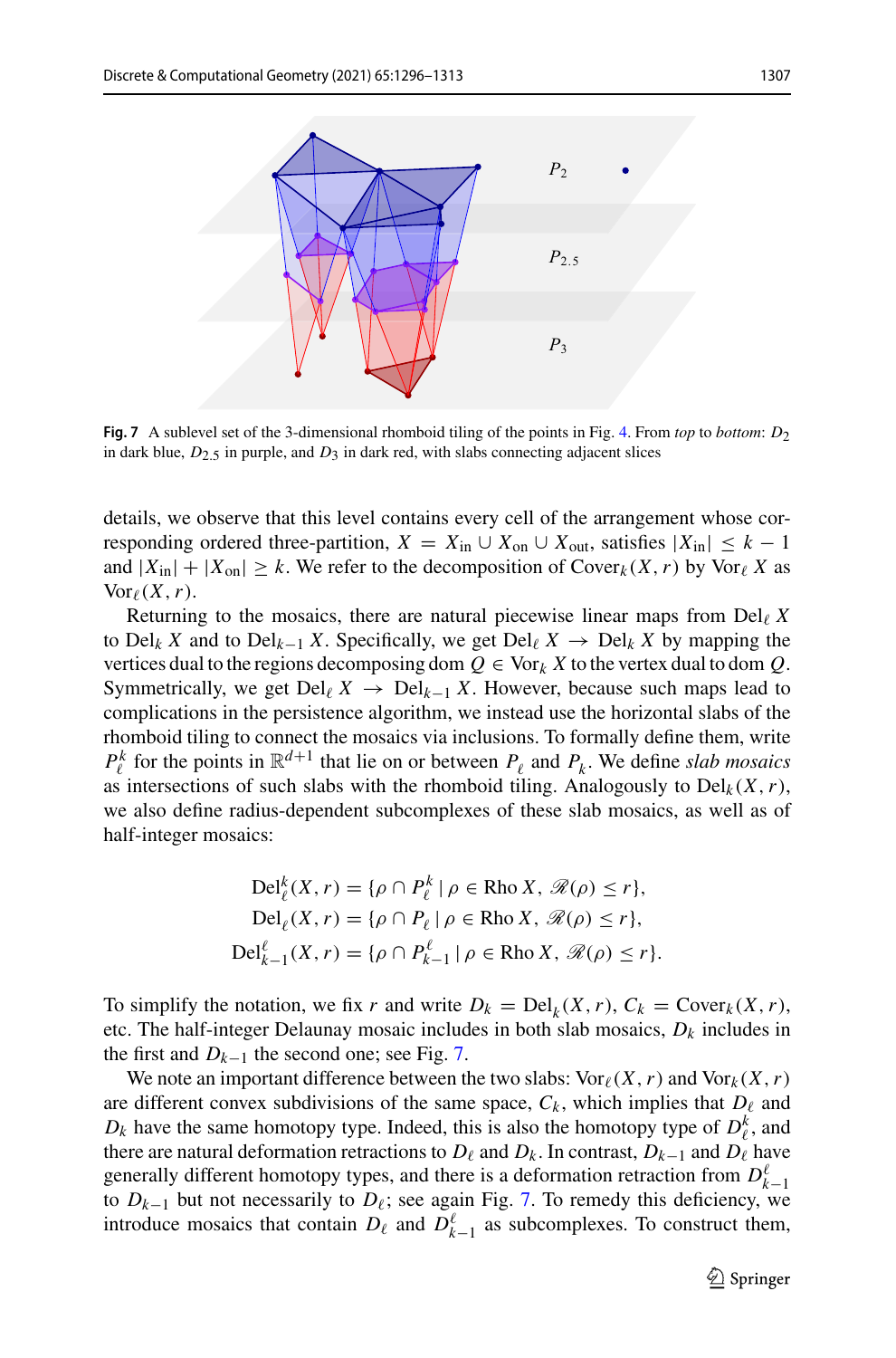we recall that Vor<sub> $\ell$ </sub> *X* is a convex refinement of Vor<sub> $k-1$ </sub> *X*, which implies that the polyhedra of Vor<sub> $\ell$ </sub> *X* intersect  $C_{k-1}$  in convex sets. We let  $E_{\ell}$  be the dual of this convex decomposition of the  $(k-1)$ -fold cover. Since  $C_k \subseteq C_{k-1}$ , we indeed have  $D_\ell \subseteq E_\ell$ ; see Fig. [5.](#page-7-1) Furthermore, we let  $E_{k-1}^{\ell}$  be the maximal subcomplex of  $P_{k-1}^{\ell} \cap \text{Rho } X$ whose boundary complexes at depths  $k - 1$  and  $\ell$  are  $D_{k-1}$  and  $E_{\ell}$ . Clearly,  $D_{k-1}^{\ell}$  is a subcomplex of  $E_{k-1}^{\ell}$ , and because  $D_{k-1}$  and  $E_{\ell}$  are deformation retracts of  $E_{k-1}^{\ell}$ , these three mosaics have the same homotopy type. We will use these relations shortly in the computation of the persistence diagram of the filtration of multi-covers [\(5\)](#page-6-1).

*Connecting the spaces* To prepare the construction of the persistence and zigzag modules, we connect the multi-covers and the corresponding Delaunay mosaics with maps. Fixing  $r \ge 0$  and setting  $\ell = k - 1/2$ , as before, we consider the following diagram in which identities and homotopy equivalences are marked as such:

$$
\longrightarrow C_k \xrightarrow{\text{id}} C_k \xrightarrow{\text{id}} C_k \xrightarrow{\text{id}} C_k \xrightarrow{\text{id}} C_k \longrightarrow C_{k-1} \xrightarrow{\text{id}} C_k
$$
  

$$
\xrightarrow{\text{g}} \qquad \xrightarrow{\text{g}} \qquad \xrightarrow{\text{g}} \qquad \xrightarrow{\text{g}} \qquad \xrightarrow{\text{g}} \qquad \xrightarrow{\text{g}} \qquad \xrightarrow{\text{g}} \qquad \xrightarrow{\text{g}} \qquad \xrightarrow{\text{g}} \qquad \xrightarrow{\text{g}} \qquad \xrightarrow{\text{g}} \qquad \xrightarrow{\text{g}} \qquad \xrightarrow{\text{g}} \qquad \xrightarrow{\text{g}} \qquad \xrightarrow{\text{g}} \qquad \xrightarrow{\text{g}} \qquad \xrightarrow{\text{g}} \qquad \xrightarrow{\text{g}} \qquad \xrightarrow{\text{g}} \qquad \xrightarrow{\text{g}} \qquad \xrightarrow{\text{g}} \qquad \xrightarrow{\text{g}} \qquad \xrightarrow{\text{g}} \qquad \xrightarrow{\text{g}} \qquad \xrightarrow{\text{g}} \qquad \xrightarrow{\text{g}} \qquad \xrightarrow{\text{g}} \qquad \xrightarrow{\text{g}} \qquad \xrightarrow{\text{g}} \qquad \xrightarrow{\text{g}} \qquad \xrightarrow{\text{g}} \qquad \xrightarrow{\text{g}} \qquad \xrightarrow{\text{g}} \qquad \xrightarrow{\text{g}} \qquad \xrightarrow{\text{g}} \qquad \xrightarrow{\text{g}} \qquad \xrightarrow{\text{g}} \qquad \xrightarrow{\text{g}} \qquad \xrightarrow{\text{g}} \qquad \xrightarrow{\text{g}} \qquad \xrightarrow{\text{g}} \qquad \xrightarrow{\text{g}} \qquad \xrightarrow{\text{g}} \qquad \xrightarrow{\text{g}} \qquad \xrightarrow{\text{g}} \qquad \xrightarrow{\text{g}} \qquad \xrightarrow{\text{g}} \qquad \xrightarrow{\text{g}} \qquad \xrightarrow{\text{g}} \qquad \xrightarrow{\text{g}} \qquad \xrightarrow{\text{g}} \qquad \xrightarrow{\text{g}} \qquad \xrightarrow{\text{g}} \qquad \xrightarrow{\text{g}} \qquad \xrightarrow{\text{g}} \qquad \xrightarrow{\text{g}} \qquad \xrightarrow{\text{g}} \qquad \xrightarrow{\text{g}} \qquad \xrightarrow{\text{g}} \qquad \xrightarrow{\text{g}} \qquad \xrightarrow{\text{g}} \qquad \xrightarrow{\text{g}} \qquad \xrightarrow{\text{g}} \qquad \
$$

The top row stretches out the filtration by writing each multi-cover five times and connecting the copies with the identity. The remaining maps in this row are inclusions. The bottom row contains the slice mosaics at integer and half-integer depths, and connects them with inclusions, using slab mosaics as intermediaries. As argued above, the first five mosaics all have the same homotopy type, and the inclusion maps between them are homotopy equivalences.

To get the vertical map from  $D_k$  to  $C_k$ , we first construct the barycentric subdivision, Sd  $D_k$ , which is a simplicial complex. Each vertex  $u \in S$ d  $D_k$  represents a *j*-cell in  $D_k$ , which is dual to a (*d*− *j*)-dimensional Voronoi polyhedron, and we map *u* to the center of mass of the intersection of this polyhedron with the *k*-fold cover. By construction, this intersection is non-empty and convex, so it contains the center of mass in its interior. After mapping all vertices, we map the other simplices of Sd  $D_k$  by piecewise linear interpolation; see Fig. [8.](#page-13-0) The resulting map is injective, and since  $D_k$  and  $C_k$ have the same homotopy type, the map is a homotopy equivalence. Recall that  $D_{\ell}$ is dual to  $\text{Vor}_{\ell}(X, r)$ , which is another convex decomposition of the *k*-fold cover. We therefore get the vertical map from  $D_{\ell}$  to  $C_k$  the same way, first constructing Sd  $D_{\ell}$  and second mapping the vertices to centers of mass. This is again a homotopy equivalence. Similarly,  $E_{\ell}$  is dual to the convex decomposition of  $C_{k-1}$  with Vor $_{\ell} X$ . As before, we get the vertical map by sending the vertices of  $E_{\ell}$  to centers of mass, but we distinguish between two cases. If a polyhedron of  $\text{Vor}_{\ell} X$  has a non-empty intersection with  $C_k$ , we send the corresponding vertex of Sd  $E_\ell$  to the center of mass of this intersection. If, however, the intersection with  $C_k$  is empty but the intersection with  $C_{k-1}$  is non-empty, then we send the vertex to the center of mass of the latter. This ensures that the geometric embedding of Sd  $D_{\ell}$  is contained in the geometric embedding of Sd  $E_{\ell}$ .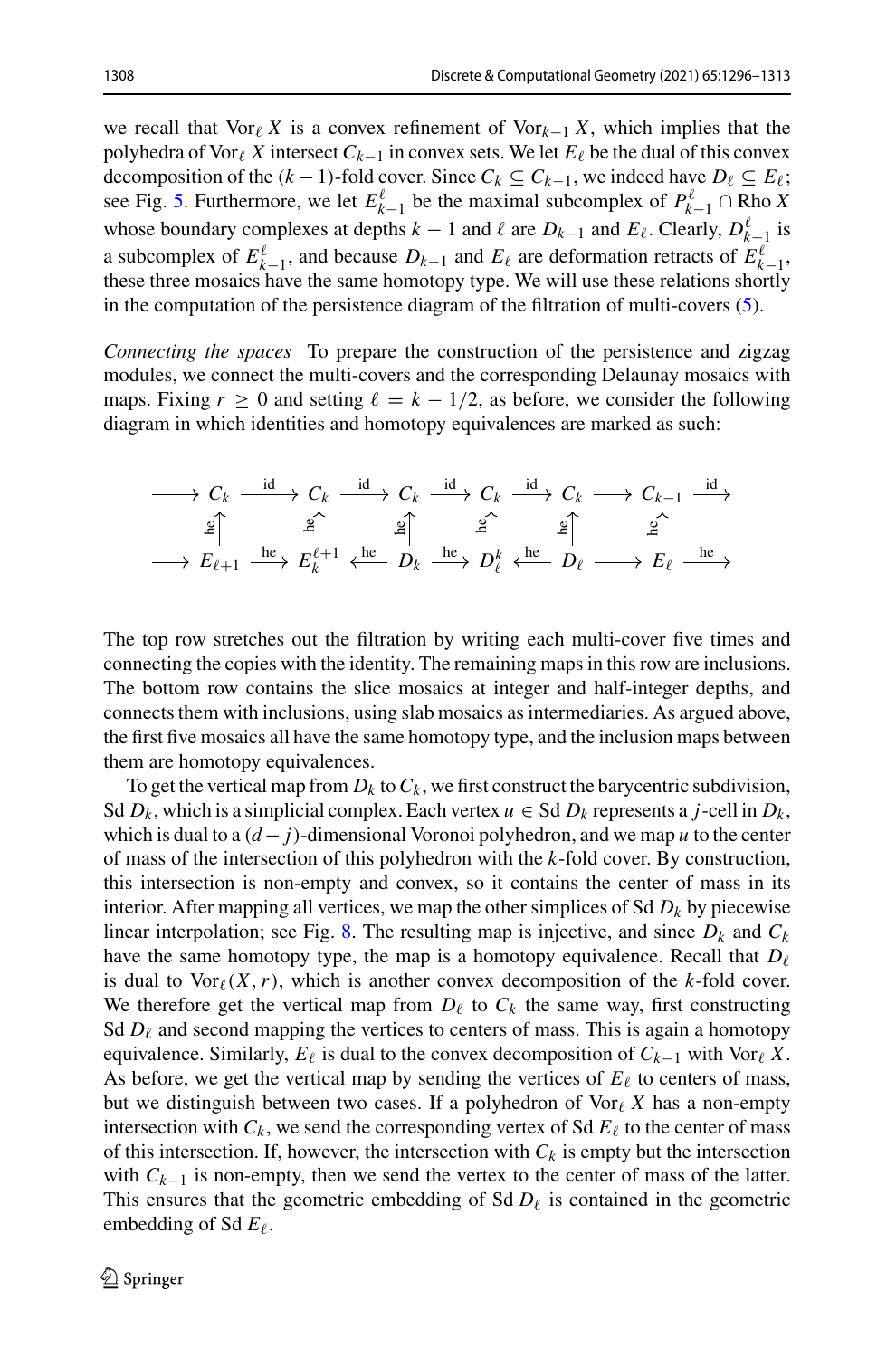

<span id="page-13-0"></span>**Fig. 8** Subdivision of Del<sub>2</sub>(*X*, *r*) with its embedding in Cover<sub>2</sub>(*X*, *r*)

To finally map the slab mosaics, we first deformation retract them to slice mosaics and then map them reusing the barycentric subdivisions. Here we make arbitrary choices, mapping  $E_k^{\ell+1}$  to  $E_{\ell+1}$  to  $C_k$  and mapping  $D_\ell^k$  to  $D_k$  to  $C_k$ . Note that all vertical maps are homotopy equivalences, as marked in the above diagram. We note that not all squares in the diagram of spaces commute. As we will see shortly, however, all squares commute after applying the homology functor, which suffices for our purposes.

*Modules* Applying the homology functor for a fixed coefficient field, we map all multi-covers and mosaics to vector spaces and all maps to homomorphisms (linear maps) between them. The top row of vector spaces with homomorphisms from left to right is referred to as a *persistence module*, and we denote it MC(*r*). The bottom row of vector spaces are connected by homomorphisms going from left to right or from right to left. This kind of structure is referred to as a *zigzag module*, and we denote it  $ZZ(r)$ . The advantage of the zigzag over the persistence module is that its maps are induced by inclusions between complexes, which lend themselves to computations. Our goal, however, is to compute the persistence diagram of  $MC(r)$ , and we do this by using ZZ(*r*) as a proxy. The following result is therefore essential.

**Lemma 4.1** (isomorphism of modules) *Let*  $X \subseteq \mathbb{R}^d$  *be locally finite and in general position. Then the persistence diagrams of* MC(*r*) *and of* ZZ(*r*) *are the same for every*  $r > 0$ .

*Proof* Write  $C_k$ ,  $D_k$ ,  $E_k$  for the vector spaces obtained by applying the homology functor to  $C_k$ ,  $D_k$ ,  $E_k$ , etc. The goal is to show that the diagram of multi-covers and mosaics maps to a diagram of vector spaces in which all squares commute and most maps are isomorphisms:

$$
\begin{array}{c}\n\longrightarrow C_k \xrightarrow{\text{iso}} C_k \xrightarrow{\text{iso}} C_k \xrightarrow{\text{iso}} C_k \xrightarrow{\text{iso}} C_k \longrightarrow C_{k-1} \xrightarrow{\text{iso}} \\
\stackrel{\circ}{\approx} \uparrow \qquad \stackrel{\circ}{\approx} \uparrow \qquad \stackrel{\circ}{\approx} \uparrow \qquad \stackrel{\circ}{\approx} \uparrow \qquad \stackrel{\circ}{\approx} \uparrow \qquad \stackrel{\circ}{\approx} \uparrow \\
\longrightarrow E_{\ell+1} \xrightarrow{\text{iso}} E_{k}^{\ell+1} \xleftarrow{\text{iso}} D_k \xrightarrow{\text{iso}} D_k^{\ell} \xleftarrow{\text{iso}} D_\ell \longrightarrow E_\ell \xrightarrow{\text{iso}}\n\end{array}
$$

 $\mathcal{D}$  Springer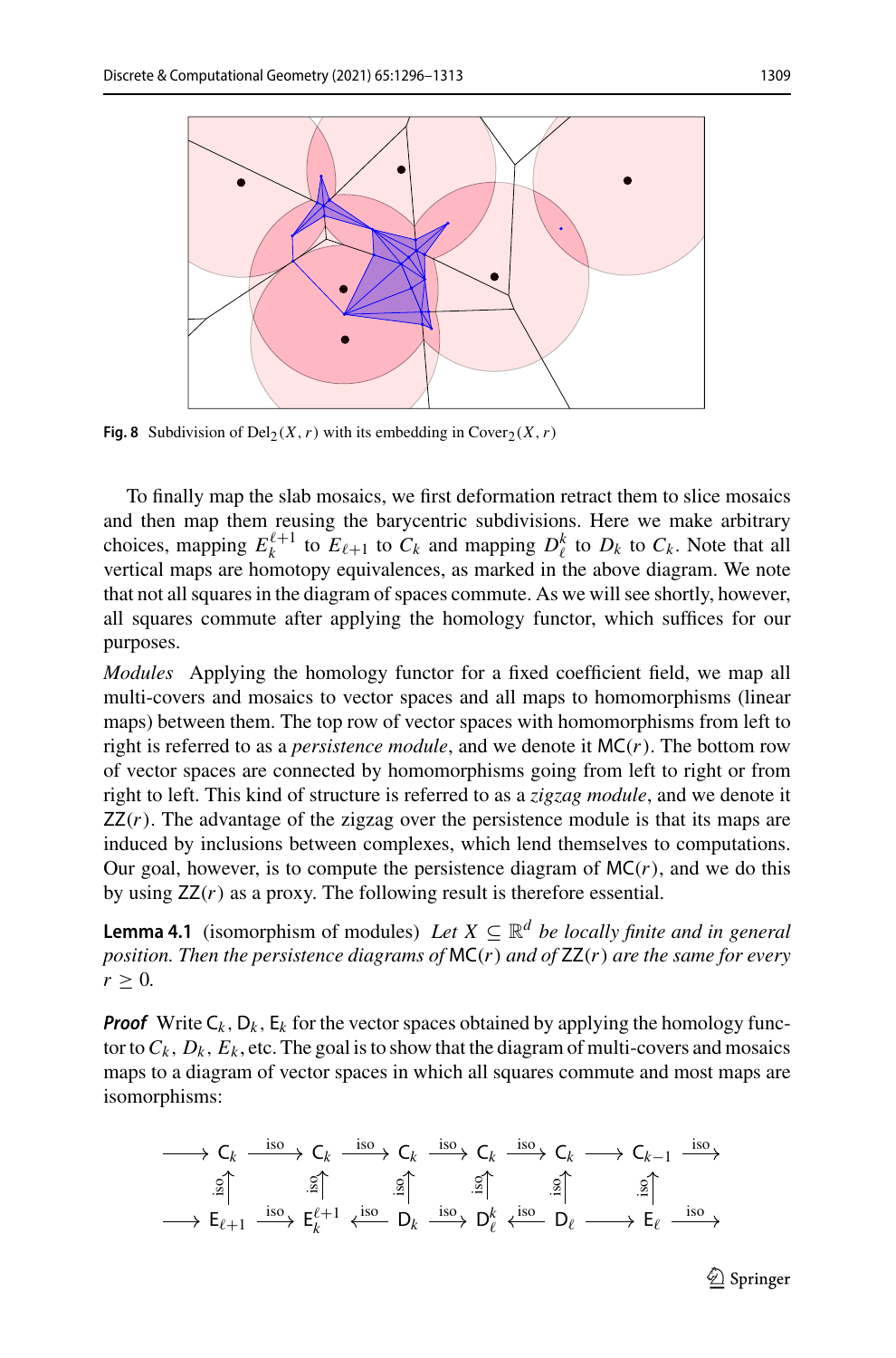To prove commutativity, we consider the five squares shown in the above diagram. The first square commutes already before applying the homology functor, and so does the third square. Similarly, the fifth square commutes because the image of Sd  $D_{\ell}$  in  $C_k$  includes in the image of Sd  $E_\ell$  in  $C_{k-1}$ .

The second and fourth squares do not commute before applying the homology functor, but we argue they do after applying the functor. The two cases are similar, so we focus on the fourth square. Recall that  $\text{Vor}_k(X, r)$  and  $\text{Vor}_\ell(X, r)$  are two convex decompositions of the same space, which is  $C_k$ , and that  $\text{Vor}_{\ell}(X,r)$  is a refinement of  $\text{Vor}_k(X, r)$ .  $D_k$  and  $D_\ell$  are dual to these decompositions, with one or more vertices of  $D_{\ell}$  corresponding to every one vertex of  $D_{k}$ . When we map  $D_{\ell}$  to  $D_{\ell}^{k}$  to  $C_{k}$ , the full subcomplex with these vertices is first contracted to the single vertex by the deformation retraction from  $D_{\ell}^{k}$  to  $D_{k}$ , and second it is mapped to the center of mass of the corresponding domain in  $\text{Vor}_k(X, r)$ . In contrast, when we map  $D_\ell$  to  $C_k$  directly, all these vertices map to different points in  $C_k$ , but all these points lie in the interior of the same domain in  $\text{Vor}_k(X, r)$ . Indeed, the full subcomplex with these vertices is dual to a convex decomposition of this domain and therefore contractible. It follows that the fourth square of homomorphisms commutes. Similarly, the second square commutes, and therefore all squares commute.

Isomorphisms are reversible, so we can draw them from left to right in the bottom row of the diagram. The result are two parallel persistence modules whose vector spaces are connected by isomorphisms. The Persistence Equivalence Theorem of persistent homology  $[8, p. 159]$  $[8, p. 159]$  implies that the two modules have the same persistence diagram.

*Algorithm and running time* We compute the persistence diagram of the filtration of multi-covers [\(5\)](#page-6-1) using the zigzag algorithm generically described in [\[4\]](#page-16-2) and explained in detail for inclusion maps in [\[5\]](#page-16-3). Its worst-case running time is cubic in the input size, which is the total number of cells in the mosaics. To count the cells, we assume a finite number of points in  $\mathbb{R}^d$ ,  $n = |X|$ . All cells are horizontal slices or horizontal slabs of rhomboids in  $\mathbb{R}^{d+1}$ . We therefore begin by counting the rhomboids or, equivalently, the cells in the dual hyperplane arrangement. These numbers are maximized when the *n* hyperplanes are in general position, and then they depend only on *n* and *d*. Observe first that for every  $0 \le i \le d+1$ , there are  $\binom{n}{d+1-i}$  *i*-planes, each the common intersection of  $d + 1 - i$  hyperplanes. There is one chamber for each plane, which implies that the number of chambers in the arrangement is

<span id="page-14-0"></span>
$$
\Gamma_{d+1}^{d+1}(n) = \binom{n}{d+1} + \binom{n}{d} + \ldots + \binom{n}{0} \le \frac{(n+1)^{d+1}}{(d+1)!}.\tag{6}
$$

Indeed, the paraboloid used in the proof of Lemma [3.2](#page-8-1) sweeps out the arrangement and encounters a new chamber whenever it first intersects one of the *i*-planes, for  $0 \le i \le d + 1$ . The inequality on the right-hand side in [\(6\)](#page-14-0) is easy to prove, by induction or otherwise. To count the *i*-cells in the arrangement, we observe that each *i*-plane carries an arrangement of  $n - (d + 1 - i)$  (*i* − 1)-planes. We get the number of (*i*-dimensional) chambers in this arrangement from [\(6\)](#page-14-0), and multiplying with the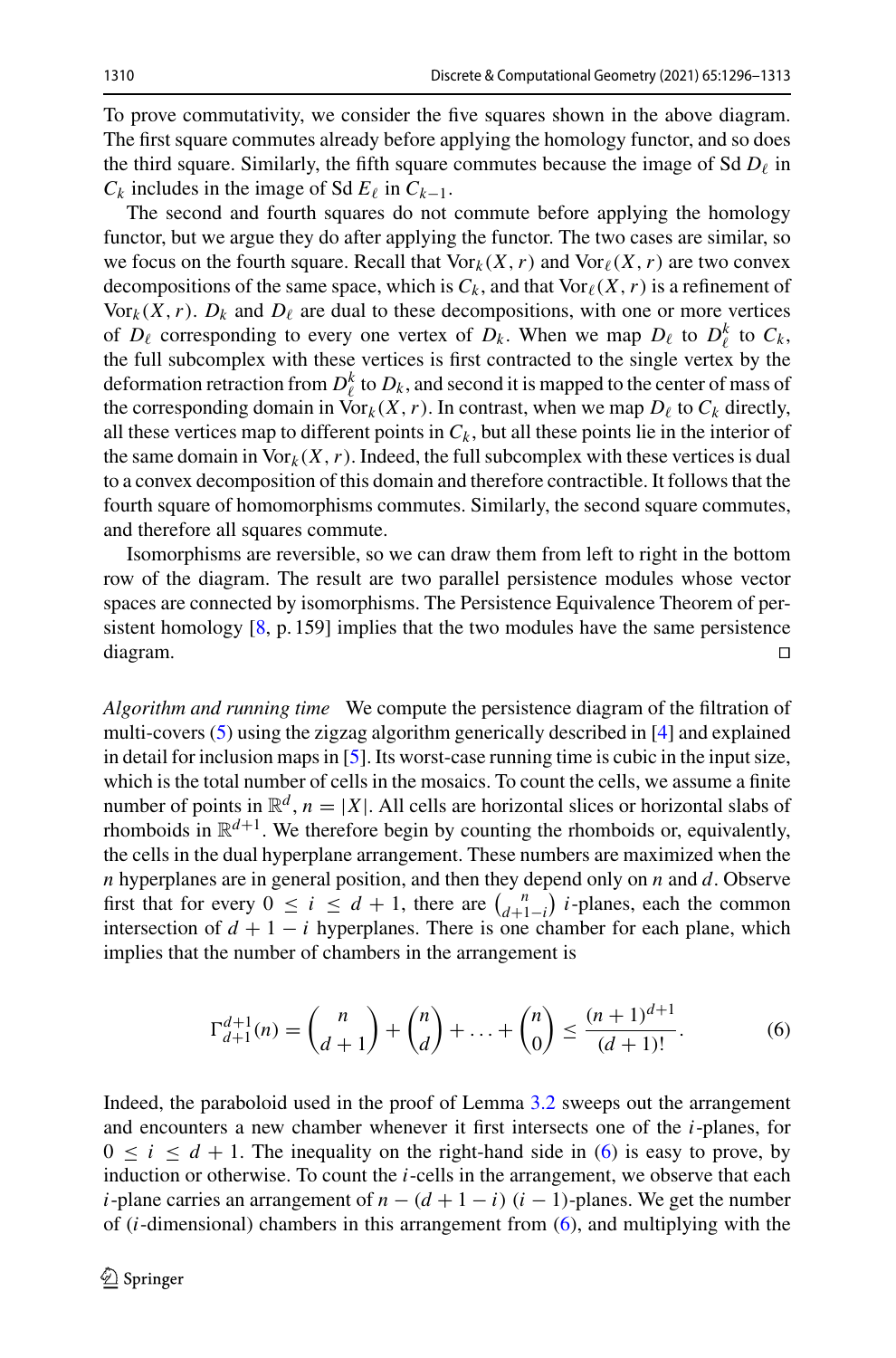number of *i*-planes, we get the number of *i*-cells:

<span id="page-15-1"></span>
$$
\Gamma_i^{d+1}(n) = {n \choose d+1-i} \Gamma_i^i (n-d-1+i)
$$
  
 
$$
\leq \frac{n^{d+1-i}}{(d+1-i)!} \cdot \frac{(n+1)^i}{i!} \leq \frac{(n+1)^{d+1}}{(d+1-i)!i!}.
$$
 (7)

Writing  $j = d - i$ , we get a  $(j + 1)$ -rhomboid in Rho X for every *i*-cell in the arrangement. In other words,  $(7)$  counts the  $(j + 1)$ -rhomboids in the rhomboid tiling. In particular, we have  $\Gamma_{d+1}^{d+1}(n)$  vertices in the tiling. For  $0 \le j \le d$ , the interior of every  $(j + 1)$ -rhomboid has a non-empty intersection with  $2j + 1$  hyperplanes  $P_{\ell}$ , in which 2 $\ell$  is an integer. The  $(j + 1)$ -rhomboid thus contributes  $2j + 1$  *j*-cells to the Delaunay mosaics and  $2j + 2$  ( $j + 1$ )-prisms to the slab mosaics. Taking the sum over all dimensions, we get the total number of cells in the mosaics used in the construction of the zigzag module:

$$
\begin{split} \n\#\text{cells} &= \Gamma_{d+1}^{d+1}(n) + \sum_{j=0}^{d} (4j+3) \Gamma_{d-j}^{d+1}(n) \\ \n&\leq \frac{(n+1)^{d+1}}{(d+1)!} + \sum_{i=0}^{d} 4(d+1-i) \frac{(n+1)^{d+1}}{(d+1-i)!i!} \\ \n&\leq \frac{(n+1)^{d+1}}{(d+1)!} + 4(n+1)^{d+1} \sum_{i=0}^{d} \frac{1}{(d-i)!i!} \leq 9(n+1)^{d+1} .\n\end{split}
$$

<span id="page-15-2"></span>Taking the third power, we get an upper bound for the worst-case running time of the algorithm and thus the main result of this section.

**Theorem 4.2** (multi-cover persistence) *Let X be a set of n points in general position in*  $\mathbb{R}^d$ *. For every radius r*  $\geq$  0*, the persistence diagram of the filtration of multi-covers with radius r can be computed in worst-case time*  $O(n^{3d+3})$ *.* 

#### <span id="page-15-0"></span>**5 Discussion**

The main contribution of this paper is the introduction of the  $(d + 1)$ -dimensional rhomboid tiling of a locally finite set of points in  $\mathbb{R}^d$ . It is the underlying framework that facilitates the study of multi-covers with Euclidean balls and the computation of the persistence as we increase the radius or we decrease the depth of the coverage. The latter requires novel adaptations of the standard approach to persistence, which for *n* points in  $\mathbb{R}^d$  lead to an algorithm with worst-case running time  $O(n^{3d+3})$ . This compares favorably to naive solutions and the approach using Čech complexes  $[21]$  $[21]$  $[21]$ , but it is not practical unless *n* and *d* are small. While the time-complexity is too high for the density analysis of large data sets, we see potential applications in the study of regular or semi-regular configurations that arise in the design and investigation of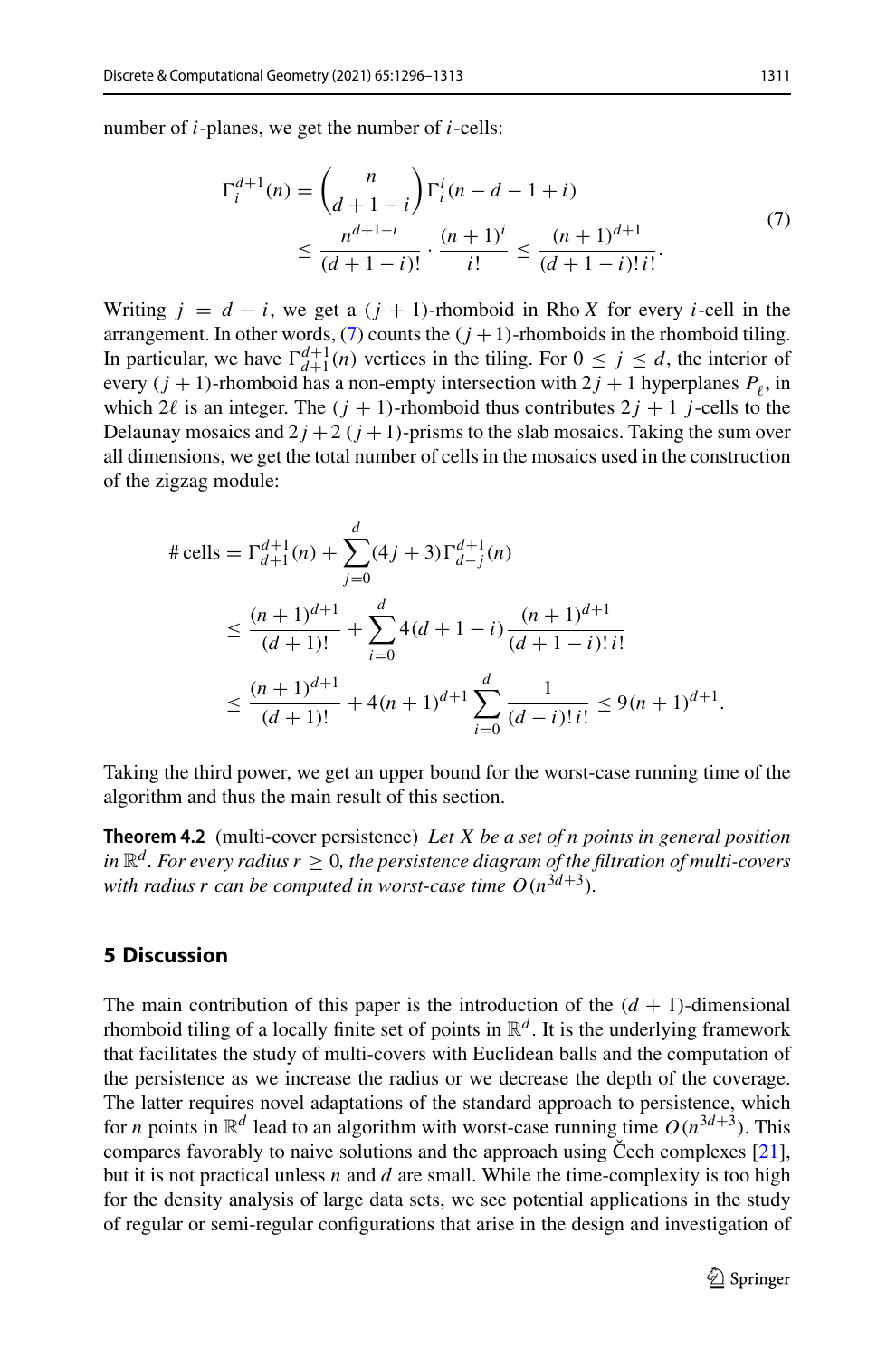materials. With some modifications, our results extend to balls with different radii (points with weights), see [\[9](#page-16-9)], but the implied loss of intuitive appeal prevents us from discussing this generalization. In particular, Theorem [2.1](#page-2-1) extends, and Theorem [4.2](#page-15-2) holds without change, in this more general setting. There are a number of challenging questions raised by the work reported in this paper.

- Instead of computing the persistence in scale and depth separately, it might be interesting to combine both to a concrete setting for 2-parameter persistence [\[18](#page-17-10)].
- A set of *n* points in  $\mathbb{R}^d$  has some constant times  $n^{d+1}$  ordered three-partitions defined by spheres. We cannot improve the worst-case time of our persistence in depth algorithm unless we avoid the enumeration of these partitions. Can this be done?

As proved in [\[1\]](#page-16-6), for every locally finite  $X \subseteq \mathbb{R}^d$ , there is a locally finite  $Y \subseteq \mathbb{R}^d$  with real weights such that the (order-1) weighted Voronoi tessellation of *Y* is the order-*k* Voronoi tessellation of *X*. However, growing balls uniformly with centers in *X* and growing them according to the weights with centers in *Y* gives different filtrations of the dual Delaunay mosaic. It would be interesting to quantify this difference by bounding the distance between the two persistence diagrams.

**Funding** Open Access funding provided by the Institute of Science and Technology (IST Austria).

**Open Access** This article is licensed under a Creative Commons Attribution 4.0 International License, which permits use, sharing, adaptation, distribution and reproduction in any medium or format, as long as you give appropriate credit to the original author(s) and the source, provide a link to the Creative Commons licence, and indicate if changes were made. The images or other third party material in this article are included in the article's Creative Commons licence, unless indicated otherwise in a credit line to the material. If material is not included in the article's Creative Commons licence and your intended use is not permitted by statutory regulation or exceeds the permitted use, you will need to obtain permission directly from the copyright holder. To view a copy of this licence, visit [http://creativecommons.org/licenses/by/4.0/.](http://creativecommons.org/licenses/by/4.0/)

## **References**

- <span id="page-16-6"></span>1. Aurenhammer, F.: A new duality result concerning Voronoi diagrams. Discrete Comput. Geom. **5**(3), 243–254 (1990)
- <span id="page-16-1"></span>2. Aurenhammer, F., Schwarzkopf, O.: A simple on-line randomized incremental algorithm for computing higher order Voronoi diagrams. Int. J. Comput. Geom. Appl. **2**(4), 363–381 (1992)
- <span id="page-16-8"></span>3. Bauer, U., Edelsbrunner, H.: The Morse theory of Cech and Delaunay complexes. Trans. Am. Math. ˇ Soc. **369**(5), 3741–3762 (2017)
- <span id="page-16-2"></span>4. Carlsson, G., de Silva, V.: Zigzag persistence. Found. Comput. Math. **10**(4), 367–405 (2010)
- <span id="page-16-3"></span>5. Carlsson, G., de Silva, V., Morozov, D.: Zigzag persistent homology and real-valued functions. In: 25th Annual Symposium on Computational Geometry (Aarhus 2009), pp. 247–256. ACM, New York (2009)
- <span id="page-16-0"></span>6. Chazal, F., Cohen-Steiner, D., Mérigot, Q.: Geometric inference for probability measures. Found. Comput. Math. **11**(6), 733–751 (2011)
- <span id="page-16-4"></span>7. Edelsbrunner, H.: Algorithms in Combinatorial Geometry. EATCS Monographs on Theoretical Computer Science, vol. 10. Springer, Berlin (1987)
- <span id="page-16-7"></span>8. Edelsbrunner, H., Harer, J.L.: Computational Topology. An Introduction. American Mathematical Society, Providence (2010)
- <span id="page-16-9"></span>9. Edelsbrunner, H., Nikitenko, A., Osang, G.: A step in the weighted Delaunay mosaic of order *k*. J. Geom. (to appear)
- <span id="page-16-5"></span>10. Edelsbrunner, H., Seidel, R.: Voronoi diagrams and arrangements. Discrete Comput. Geom. **1**(1), 25–44 (1986)